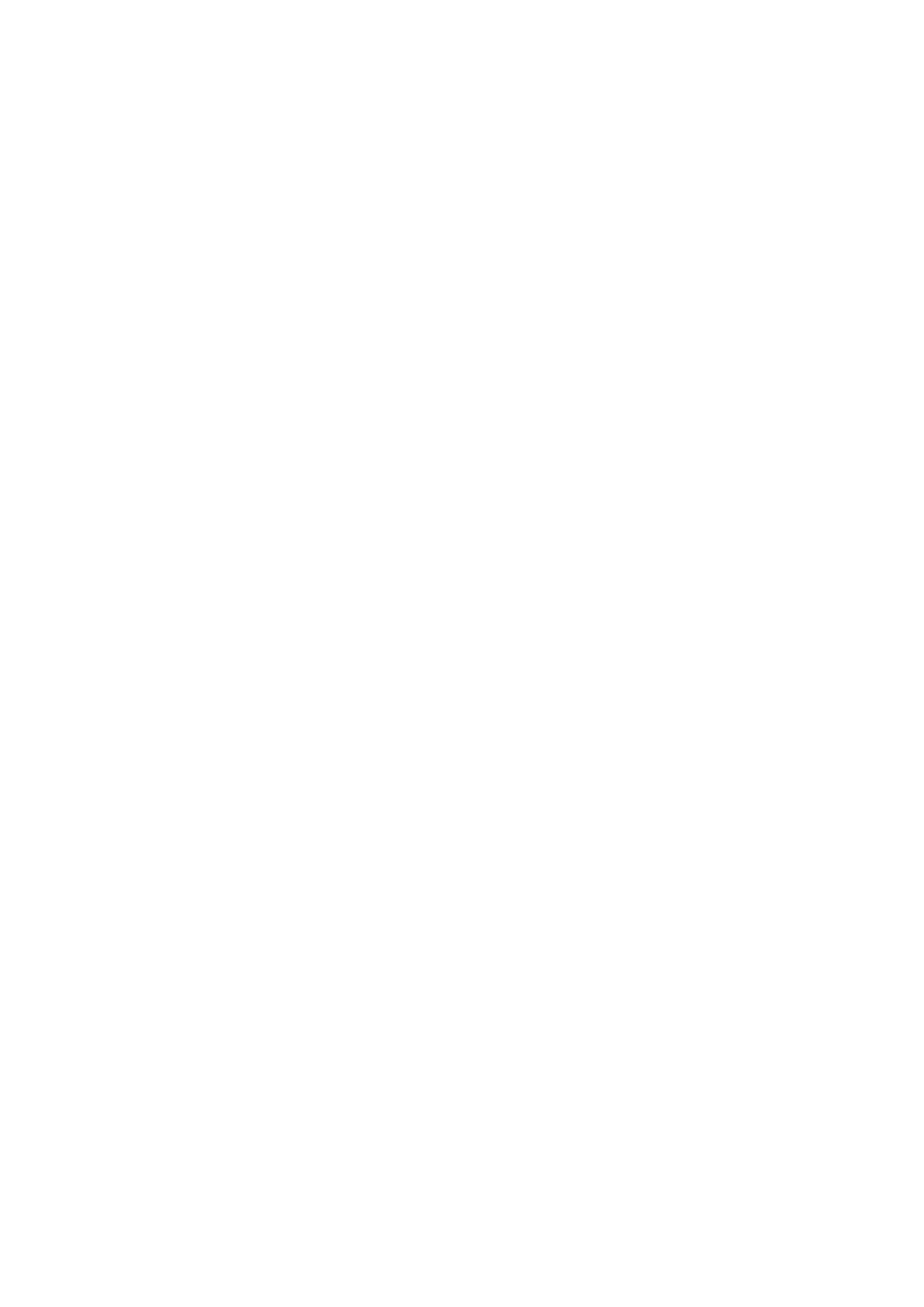# **Development Control North Sub-Committee**

**13th July 2016**

# **REPORT ON APPLICATIONS**

# **REPORT BY THE EXECUTIVE DIRECTOR OF COMMERCIAL DEVELOPMENT**

# **PURPOSE OF REPORT**

This report includes recommendations on all applications other than those that are delegated to the Executive Director of Commercial Development for determination. Further relevant information on some of these applications may be received and in these circumstances either a supplementary report will be circulated a few days before the meeting or if appropriate a report will be circulated at the meeting.

# **LIST OF APPLICATIONS**

Applications for the following sites are included in this report.

1. 16/00707/LP3

Car Park Pier View/Marine Walk Sunderland

- 2. 16/00825/FUL 55 Roker Avenue Sunderland SR6 0HT
- 3. 16/01002/LB3 Meiks Lighthouse Cliffe Park Seaburn Sunderland

# **COMMITTEE ROLE**

The Sub Committee has full delegated powers to determine applications on this list. Members of the Council who have queries or observations on any application should, in advance of the above date, contact the Sub Committee Chairman or the Development Control Manager (0191 561 8755) or email dc@sunderland.gov.uk.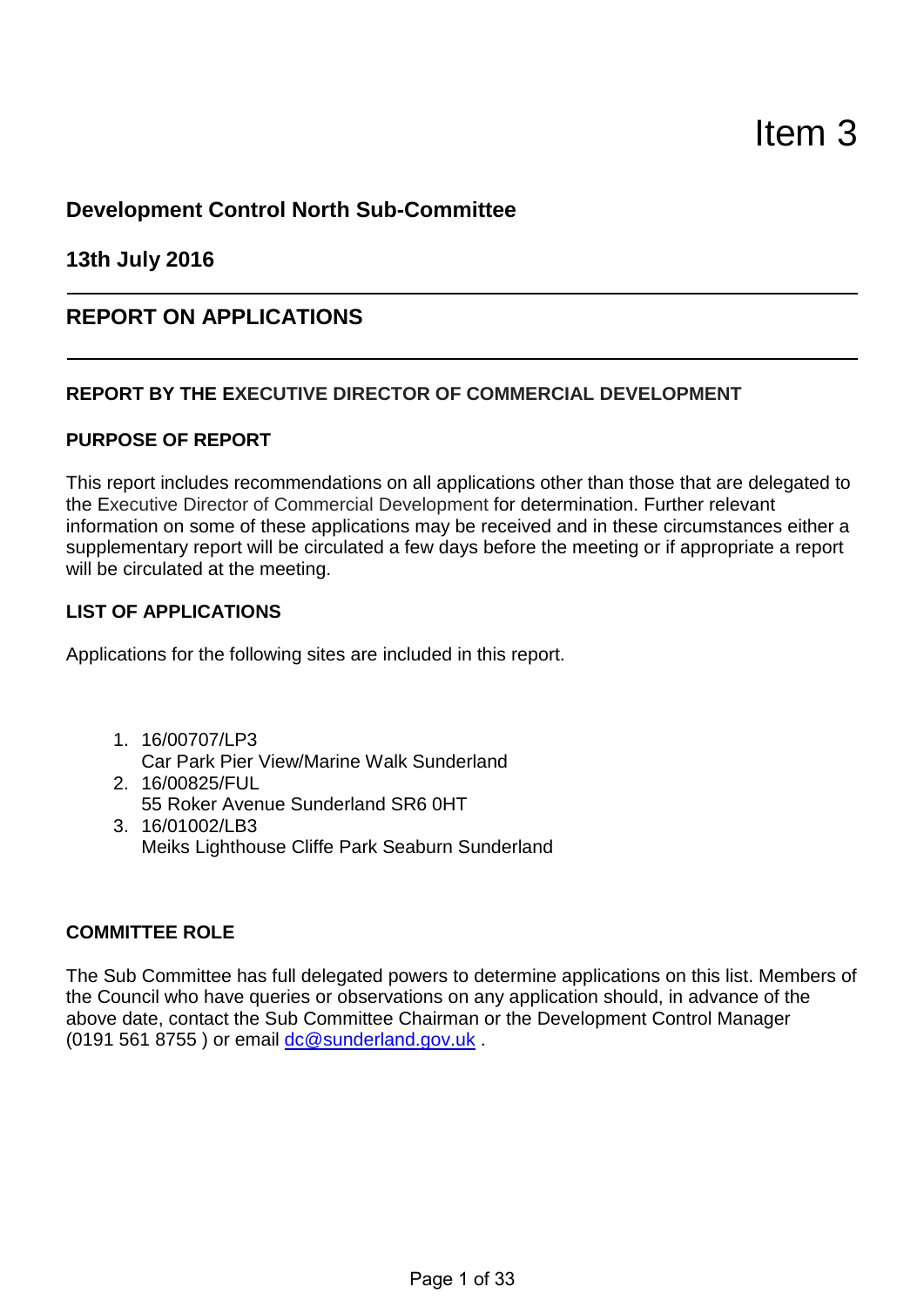# **DEVELOPMENT PLAN**

Section 38(6) of the Planning and Compulsory Purchase Act 2004 requires that "where in making any determination under the planning Acts, regard is to be had to the development plan, the determination shall be made in accordance with the plan unless material consideration indicates otherwise*.*

## **Unitary Development Plan - current status**

The Unitary Development Plan for Sunderland was adopted on 7th September 1998. In the report on each application specific reference will be made to those policies and proposals, which are particularly relevant to the application site and proposal. The UDP also includes a number of city wide and strategic policies and objectives, which when appropriate will be identified*.*

## **STANDARD CONDITIONS**

Sections 91 and 92 of the Town and Country Planning Act 1990, as amended by Section 51 of the Planning and Compulsory Purchase Act 2004 require that any planning application which is granted either full or outline planning permission shall include a condition, which limits its duration.

# **SITE PLANS**

The site plans included in each report are illustrative only.

# **PUBLICITY/CONSULTATIONS**

The reports identify if site notices, press notices and/or neighbour notification have been undertaken. In all cases the consultations and publicity have been carried out in accordance with the Town and Country Planning (Development Management Procedure) (England) Order 2015.

# **LOCAL GOVERNMENT ACT 1972 – ACCESS TO INFORMATION**

The background papers material to the reports included on this agenda are:

- The application and supporting reports and information;
- Responses from consultees;
- Representations received;
- Correspondence between the applicant and/or their agent and the Local Planning Authority;
- Correspondence between objectors and the Local Planning Authority;
- Minutes of relevant meetings between interested parties and the Local Planning Authority;
- Reports and advice by specialist consultants employed by the Local Planning Authority;
- Other relevant reports.

Please note that not all of the reports will include background papers in every category and that the background papers will exclude any documents containing exempt or confidential information as defined by the Act.

These reports are held on the relevant application file and are available for inspection during normal office hours at the Commercial Development Directorate at the Customer Service Centre or via the internet at www.sunderland.gov.uk/online-applications/

#### Alison Fellows

Executive Director of Commercial Development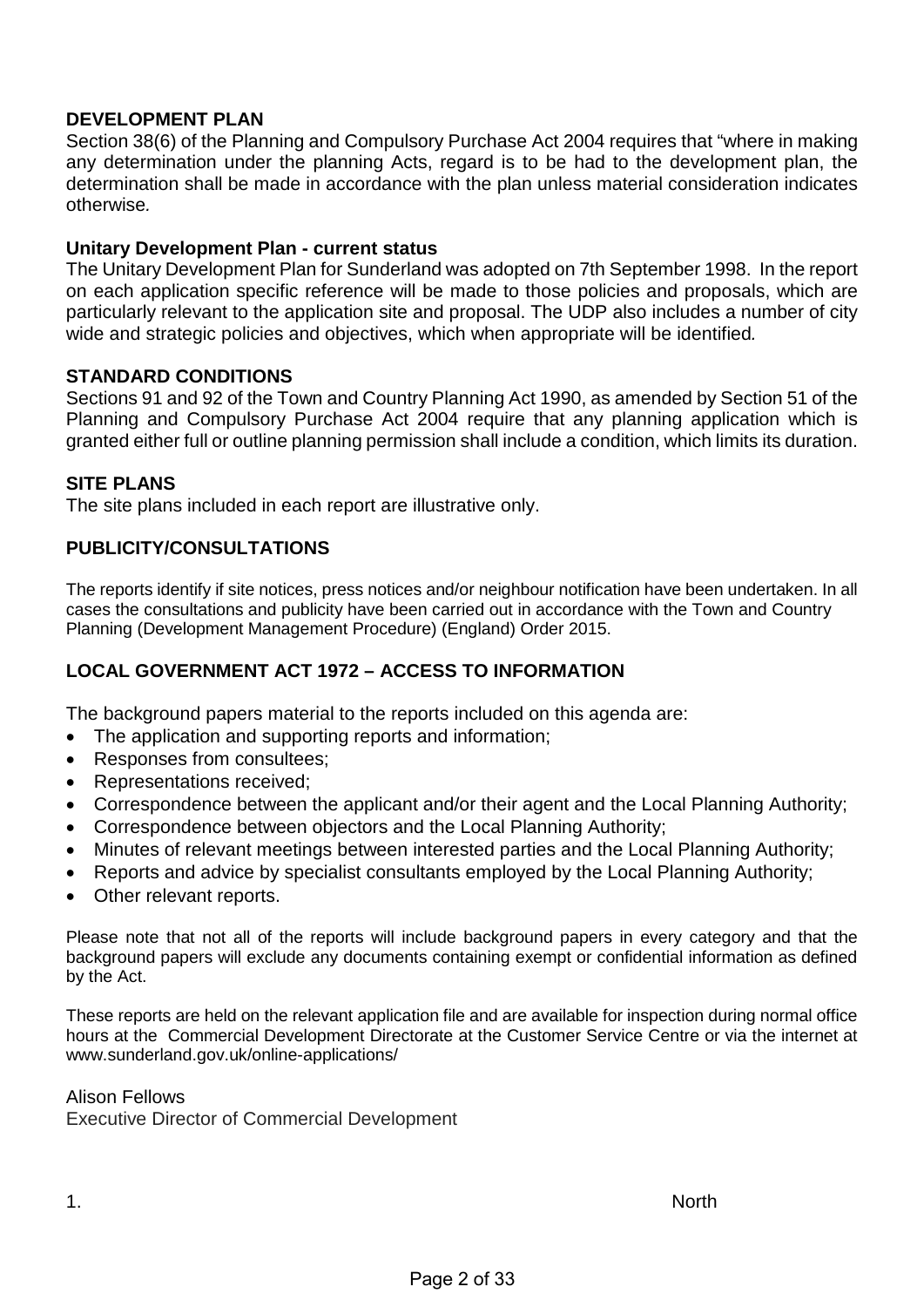**Reference No.:** 16/00707/LP3 Local Authority (Reg 3 )

**Proposal: Erection of a detached single storey public convenience block, associated hard and soft landscaping, change of use of amenity open space for the provision of a temporary car park for the duration of the construction period and retrospective change of use of amenity open space to car park.**

**Location:** Car Park Pier View/Marine Walk Sunderland

**Ward:** St Peters<br> **Applicant:** Commerc Applicant: Commercial Development Directorate<br>
Date Valid: 25 April 2016 **Date Valid:** 25 April 2016 **Target Date:** 

# **Location Plan**



<sup>&#</sup>x27;This map is based upon the Ordnance Survey material with the permission of the Ordnance Survey on behalf of the Controller of Her Majesty's Stationery Office ©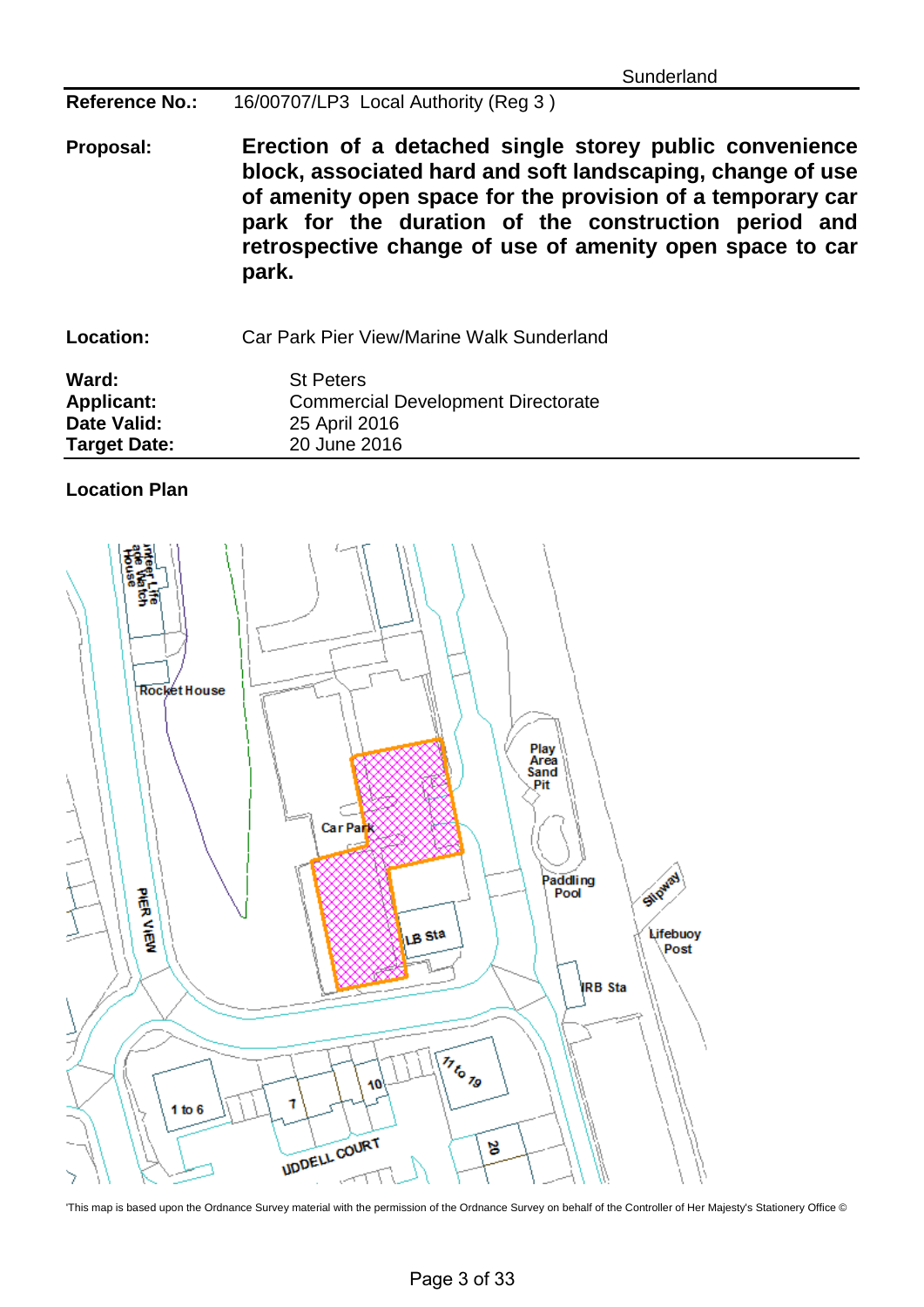# **PROPOSAL:**

The proposal relates to the erection of a detached single storey public convenience block, associated hard and soft landscaping, change of use of amenity open space for the provision of a temporary car park for the duration of the construction period and retrospective change of use of amenity open space to car park at the existing car park at Pier View/Marine Walk, Sunderland.

The application site is situated immediately behind Roker beach, within a raised area of footpath that bounds the Marine Walk car park and the surrounding landscape. The new public convenience block is to be positioned within this raised area with associated hard and soft landscaping in the footpaths surrounding it.

The temporary car park is to be provided within a grassed area to the west of the existing car park, with access taken through the existing access route, which has been recently installed utilising the Local Highway Authorities permitted development rights as part of a wider program of higher improvements in the area.

The regularisation of the change of use of amenity open space to car parking relates to a small parcel of land which formally had a recycle compound positioned on it, within the extent of the existing car park. Prior to the submission of the current proposal, pre-application advice indicated that the aforementioned was subject to planning control and hence the current proposal has incorporated these works within the description in order to regularise the situation.

All aspects of the proposal are positioned within the Roker Conservation Area and are within close proximity to the Grade II listed Roker Pier.

The proposed toilet block is positioned within the south east corner of the existing Marine Walk car park and measures approximately 13 metres in length, 8 metres in width and reaches 3.6 metres in height. Containing both male and female toilets, a baby changing facility and both an accessible wc and changing places room, the building is rectangular in design and is accessed via the east facing elevation (beach side). Designed with a V shaped roof, the walls of the block are indicated as being clad with European Larch.

To facilitate the siting of the proposal, the existing access to the car park off Marine Walk is to be removed and paving introduced. The introduction of the new access point to the car park providing access to the car park throughout the construction period to visitors, whilst the original access to the car park will provide a separate access to the compound area surrounding the toilet block development site. Overall the car park which currently provides 61 parking bays will see a reduction to 58 following the construction of the public convenience block.

In light of the need to utilise part of the existing car park in order to facilitate the construction of the public convenience block, should Members be minded to grant consent, the proposal seeks to create an area of temporary car parking on part of the existing open space to the west of the car park. This element of the proposal will be returned to its original state following the completion of the toilet block.

The proposal has also been supported by the following documents:

- Design, Access and Heritage Statement.
- Habitats Regulation Assessment.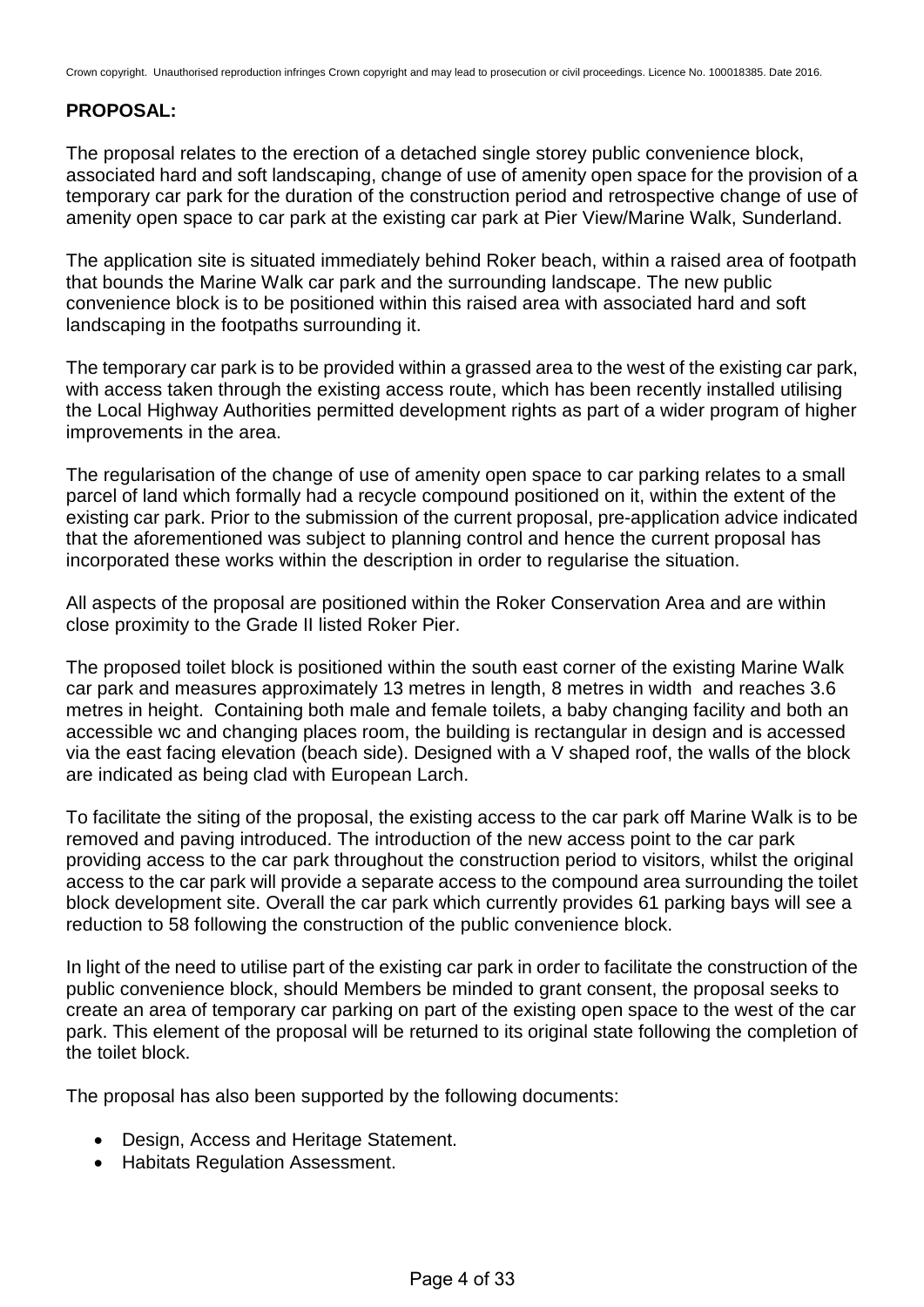The proposal is a departure from the Unitary Development Plan land allocation and has been advertised as such accordingly.

# **TYPE OF PUBLICITY:**

Press Notice Advertised Site Notice Posted Neighbour Notifications

### **CONSULTEES:**

St Peters - Ward Councillors Consultation

Network Management Environmental Health DC North Chair And Vice Chair Consultation

Final Date for Receipt of Representations: **20.05.2016**

### **REPRESENTATIONS:**

Two letters of representation have been received raising concerns over the need for the development and the associated loss of car parking spaces, additional noise created by the relocation of the car park entrance and subsequent loss of sea views and devaluation of property prices.

The latter two elements of the proposal are not considered to be material in the determination of this proposal, whilst the question relating to need has been previously identified as part of the Marine Walk Masterplan, and in particular along the lower promenade area which has seen and continues to see commercial growth in the form of a number of recently approved units.

With particular reference to the loss of parking spaces, 3 in total, further to consultations with the Network Management Section, this has not been seen as significant in this instance to warrant refusal of the current application, in light of the on-going highway safety improvements that the scheme proposes to bring forward.

## **POLICIES:**

In the Unitary Development Plan the site is subject to the following policies;

- B\_2\_Scale, massing layout and setting of new developments
- B\_3\_Protection of public/ private open space (urban green space)
- B 4 Development within conservation areas
- B 6 Measures to preserve and enhance conservation areas
- B\_10\_Development affecting the setting of listed buildings
- B 13 Sites and monuments of local importance affected by development
- L 1 General provision of recreational and leisure facilities
- L 7 Protection of recreational and amenity land

T\_14\_Accessibility of new developments, need to avoid congestion and safety problems arising T\_22\_Parking standards in new developments

- CN\_19\_Development affecting designated / proposed SAC's, SPAs and RAMSAR Sites
- EN\_14\_Development on unstable or contaminated land or land at risk from landfill/mine gas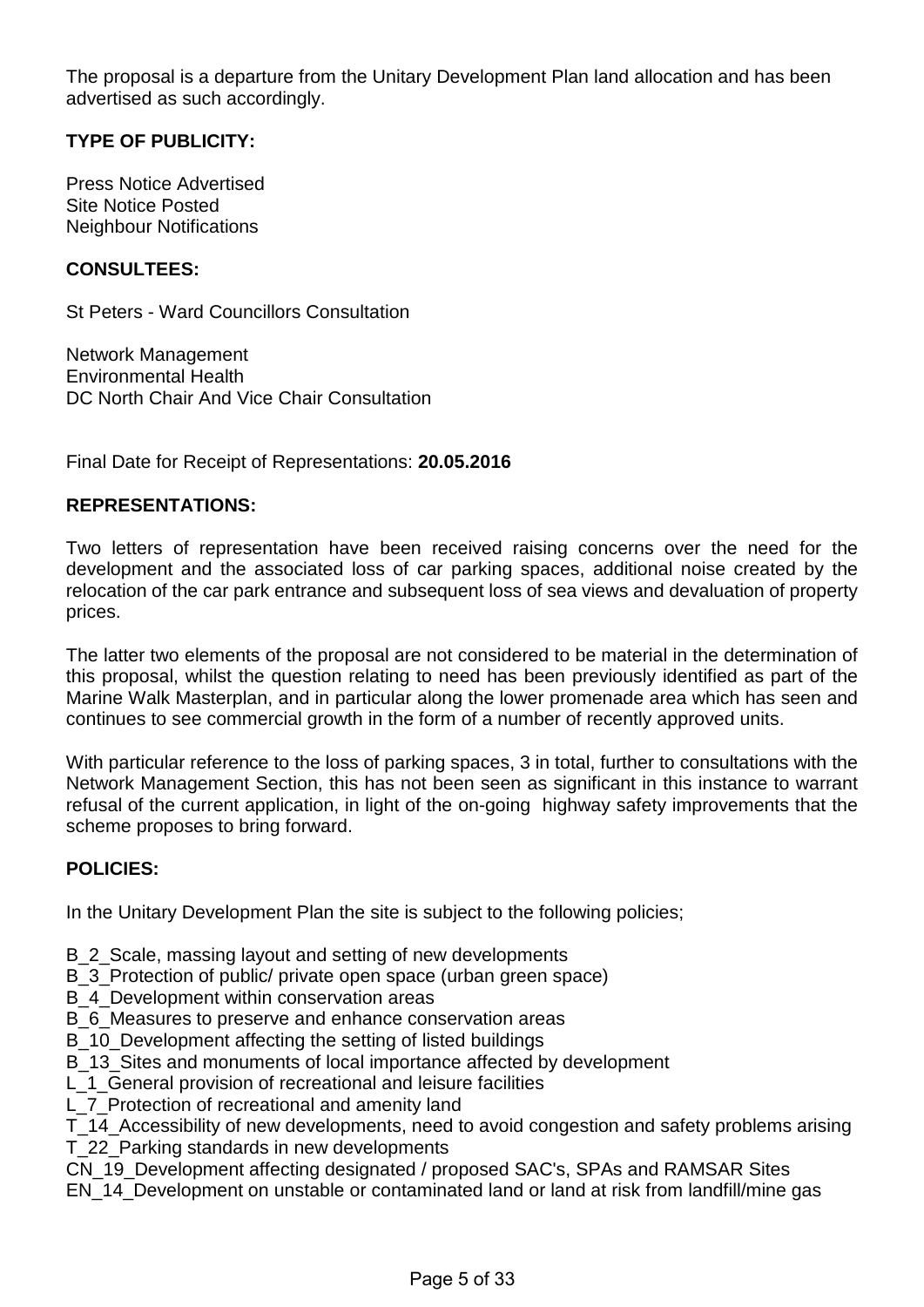# **COMMENTS:**

In determining the application the main issues to consider are :

1. The principle of the use.

2. The visual impact of the proposal upon the setting of the listed pier and lighthouse and the character of the conservation area.

- 3. The impact of the proposal upon highway safety.
- 4. The impact upon residential amenity.
- 5. The impact upon protected species.
- 6. Other material considerations.
- 1. Principle of Use

By virtue of section 38(6) of the Planning and Compulsory Purchase Act, 2004, the starting point for consideration of any planning application is the saved policies of the development plan. A planning application must be determined in accordance with the development plan unless material considerations indicate otherwise.

However, since the publication of the National Planning Policy Framework (NPPF) in March 2012 (which is a material consideration for the purpose of Section 38(6)), the weight that can be given to the development plan depends upon the extent to which the relevant policies in the plan are consistent with the more up to date policies set out in the NPPF. The closer the relevant policies in the NPPF, the greater the weight can be given to the development plan.

In assessing the principle of the use, the proposal has been considered against the relevant policies of the saved adopted Unitary Development (UDP), B2, B3, B4, B6, B10, B13, L1, L7, CN19, EN14, T14 and T22. In addition to the UDP policies, the City Council has produced The Seafront Regeneration Strategy which provides a strategic platform to guide the regeneration of Roker and Seaburn seafront and to act as a tool to deliver the objectives set out in the Sunderland Strategy (2008-2025) the overarching strategy for the city which states that "by 2025 Roker and Seaburn will have a key role in providing cultural tourism attractions."

The Marine Walk Masterplan is a Supplementary Planning Document (SPD) forming part of Sunderland City Council's Local Development Framework. As such the document has been taken forward through the statutory planning process in accordance with the Town and Country Planning (Local Development) (England) Regulations 2004 (as amended).

Whilst it is recognised that the proposal does involve the temporary loss of amenity open space, this is considered to be acceptable in order to facilitate the safe construction of the proposed public convenience block, without placing undue pressures on the existing highway network in terms of on street parking. The proposed public convenience block is also considered to provide an acceptable land use on the lower promenade, meeting the needs previously highlighted within the Marine Walk Masterplan with a contemporary fully accessible public convenience.

In providing essential facilities for the expanding Marine Walk lower promenade area the development is considered to be acceptable in principle.

2. Visual impact upon the setting of the listed pier and lighthouse and the character of the conservation area.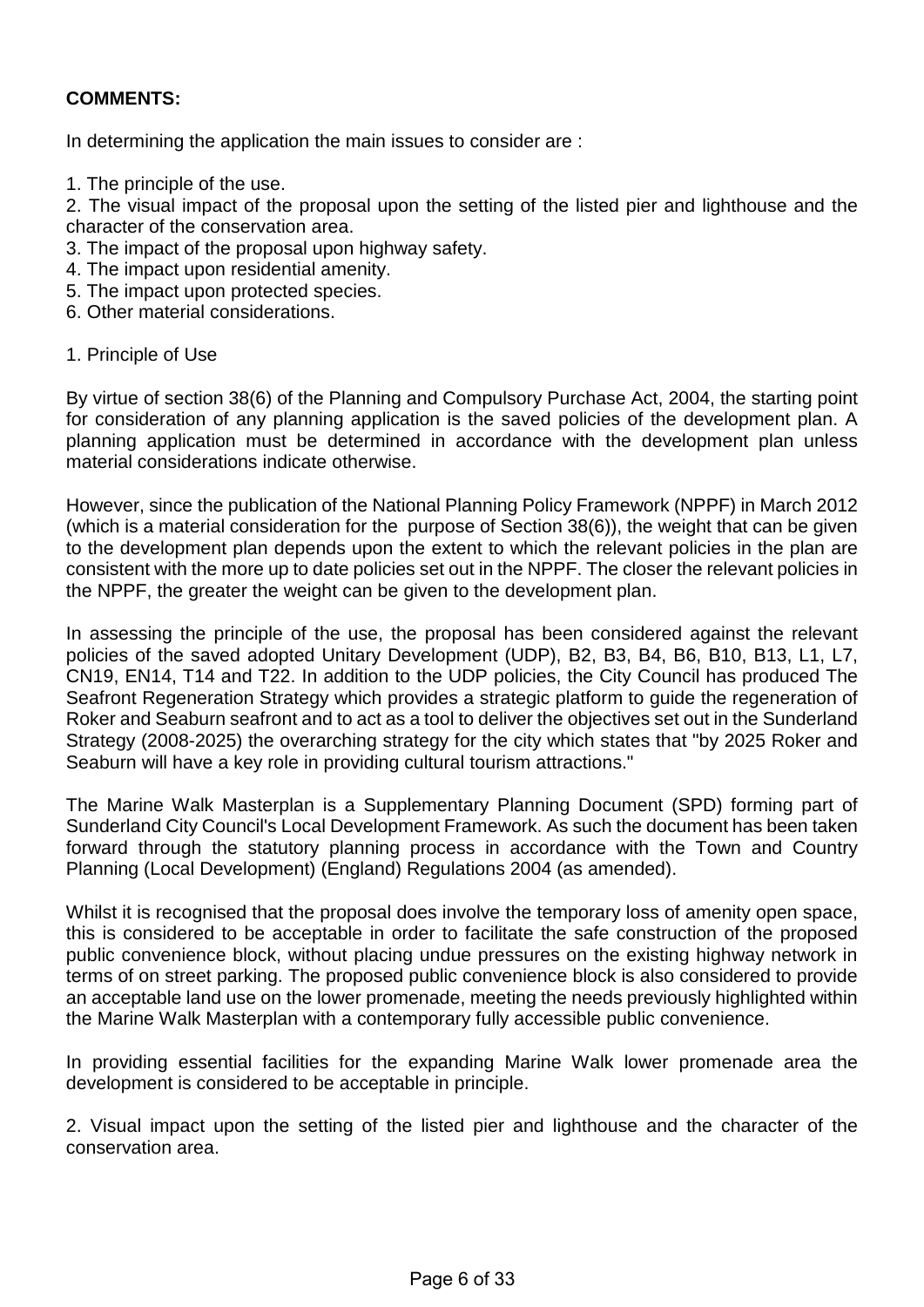In assessing the visual impact of the proposed alterations the proposal has been considered against Section 12 : Conserving and enhancing the historic environment of the NPPF relevant policies of the UDP B2, B4, B6 and B10 and Management Objective 6 and Proposal 6a of the Roker Park Conservation Area Management Strategy.

Further to consultations with the City Council's Heritage Protection Team, the proposal is considered to have been well thought through and the proposed materials and finishes are of a high quality that will complement the buildings of the Conservation Area. With reference to the loss of open space , it is considered that this small area was of poor quality and its loss will not detract from the appearance of the wider conservation area.

3. The impact of the proposal upon highway safety.

Policy T14 of the UDP requires in part that proposals for new development should be readily accessible by pedestrians and cyclists and not cause traffic congestion or highway safety problems.

Further to consultations with the Network Management Section, whilst it is acknowledged that the overall development will lead to a loss of three parking spaces from the site, it is noted that public parking provision is located to the immediate south along Marine Walk with a further dedicated disabled parking area sited to the north. With this in mind and added to the benefits that the scheme is bringing forward in terms of improving safety and access to the existing public car park the development proposal is considered to be acceptable and in accordance with relevant UDP policies.

4. The impact upon residential amenity.

Paragraph 17 Core Planning Principles states in part that a set of core land-use planning principles should underpin both plan making and decision-taking and highlights 12 key points. One of these points states that planning should:

"always seek to secure a high quality design and good standard of amenity for all existing and future occupants of land and buildings."

Policy B2 of the UDP reaffirms this position in seeking to ensure levels of privacy are maintained and developments are respectful and enhance the best qualities of nearby properties.

In assessing the impact of the proposed development upon levels of residential amenity, it is noted that the proposed public convenience block is sited due north of the existing RNLI building and access to the building is to be taken from the east facing elevation, therefore providing an element of screening to the residential properties on Liddell Court and Bloomfield Court. With regards to the new access provided to the car park and levels of noise associated with vehicles accessing and egressing the car park, the access was introduced without the need for planning permission and as such any potential impacts in the form of noise from vehicles are outside the control of the Local Planning Authority.

In light of the above, it is considered that design and siting of the proposed public convenience, the temporary extension of the car park to relocate the existing parking spaces will not lead to a significant impact upon existing levels of residential amenity and as such the proposal is considered to be acceptable and in accordance with both local and national policies.

5. The impact upon protected species.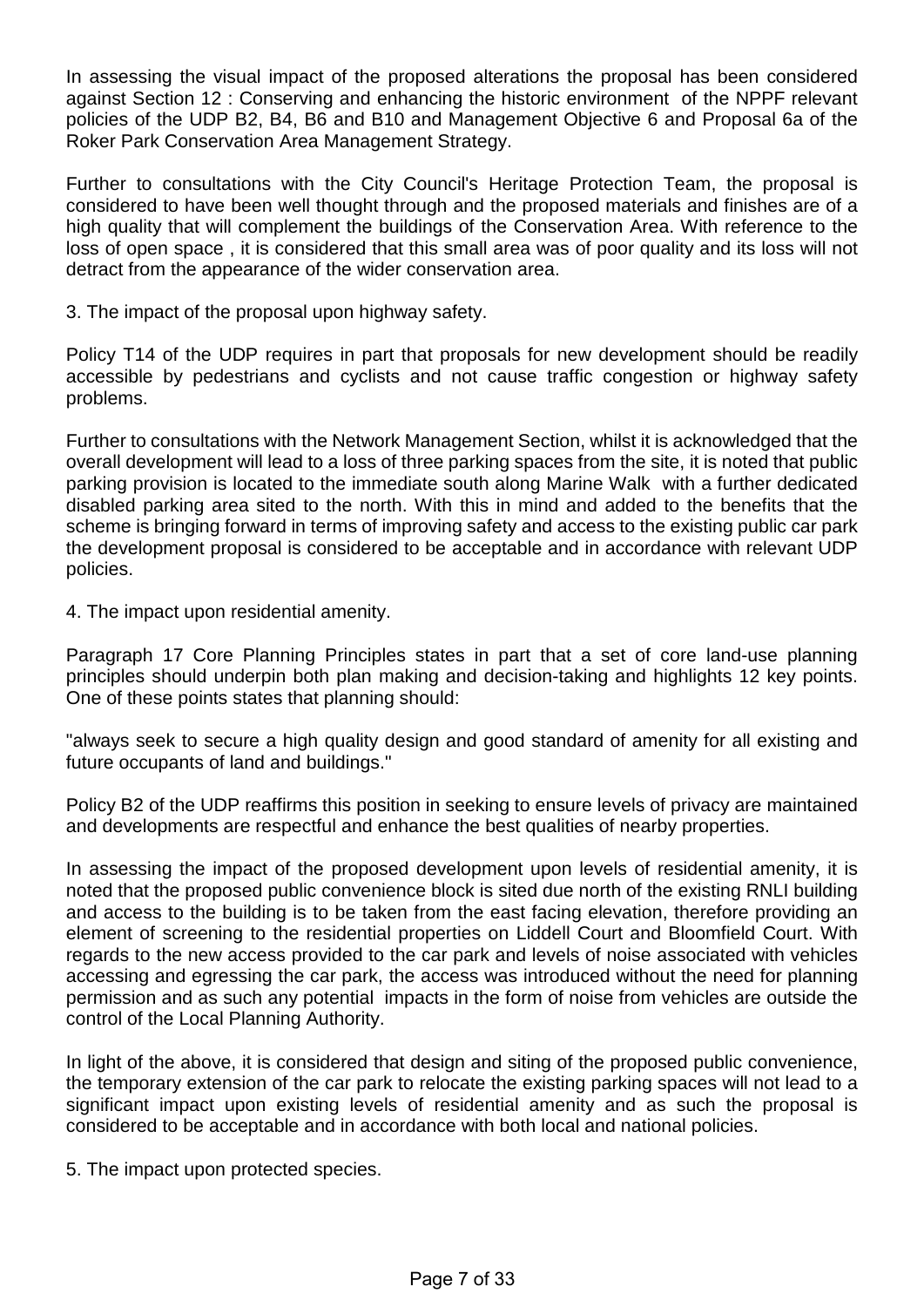Under Section 40(1) of the Natural Environment and Rural Communities Act 2006, every public authority must, in exercising its functions, have regard, so far as is consistent with the proper exercise of those functions, to the purpose of conserving biodiversity. This duty covers the protection, enhancement and restoration of habitats and species. In addition to the above The Conservation of Habitats and Species Regulations 2010 (as amended) is also of particular relevance in the assessment of this proposal.

The NPPF provides that Local Planning Authorities should aim to conserve and enhance biodiversity. Paragraph 118 of the NPPF provides as follows:-

- If significant harm resulting from a development cannot be avoided, adequately mitigated, or as a last resort, compensated for, then planning permission should be refused;

- Proposed development on land within or outside a SSSI which is likely to have an adverse effect on a SSSI should not normally be permitted. Where an adverse effect is likely, an exception should only be made where the benefits of the development clearly outweigh the impacts on the features of the SSSI;

- Opportunities to incorporate biodiversity in and around development should be encouraged;

- The following wildlife sites should be given the same protection as European Sites:

- potential Special Protection Areas and possible Special Areas of Conservation;

- listed or proposed Ramsar sites and

- sites identified, or required, as compensatory measures for adverse effects on European sites, potential Special Protection Areas, possible Special Areas of Conservation, and listed or proposed Ramsar sites.

As a member of the European Union (EU), the United Kingdom (UK) is bound by the terms of the Council Directive 79/409/EEC on the Conservation of Wild Birds (the Birds Directive) and the Council Directive 92/42/EEC on the conservation of natural habitats and wild flora and fauna (the Habitats Directive). These are implemented in the UK through the Conservation regulations which provide for the protection of areas of European importance for wildlife, in the form of Special Areas of Conservation (SAC's) designated under the Habitats Directive, and Special Protection Areas (SPA's) designated under the Birds Directive. Collectively, these are termed European sites, and overall network of European sites is termed Natura 2000. It is an offence under the legislation and regulations to carry out an act which may damage a qualifying species or habitat for which the site is designated.

A Habitat Regulation Assessment (HRA) is the mechanism to be implemented to ensure the above legislation is complied with and determines whether a plan or project would adversely affect the integrity of any European site in terms of its conservation objectives.

Where adverse effects are identified alternative solutions should be identified and the plan or project modified to avoid any adverse effects. The LPA, as the Competent Authority , can adopt the plan or approve the project only after having ascertained that it will not adversely affect the integrity of a European Site.

Regulations require that HRA's must consider in-combination effects cumulatively, with all relevant plans and projects. If it can be concluded that no likely significant effects will arise from the plan or project, including in combination then no further stages of the HRA are required (on the basis that the proposal is screened out and appropriate mitigation if required is provided).

There are two designated statutory sites within the vicinity of the proposal, these being the Northumbria Coast Special Protection Area which is located approximately 0.75 km to the north of the development site and the Durham Coast Special Area of Conservation located to the south.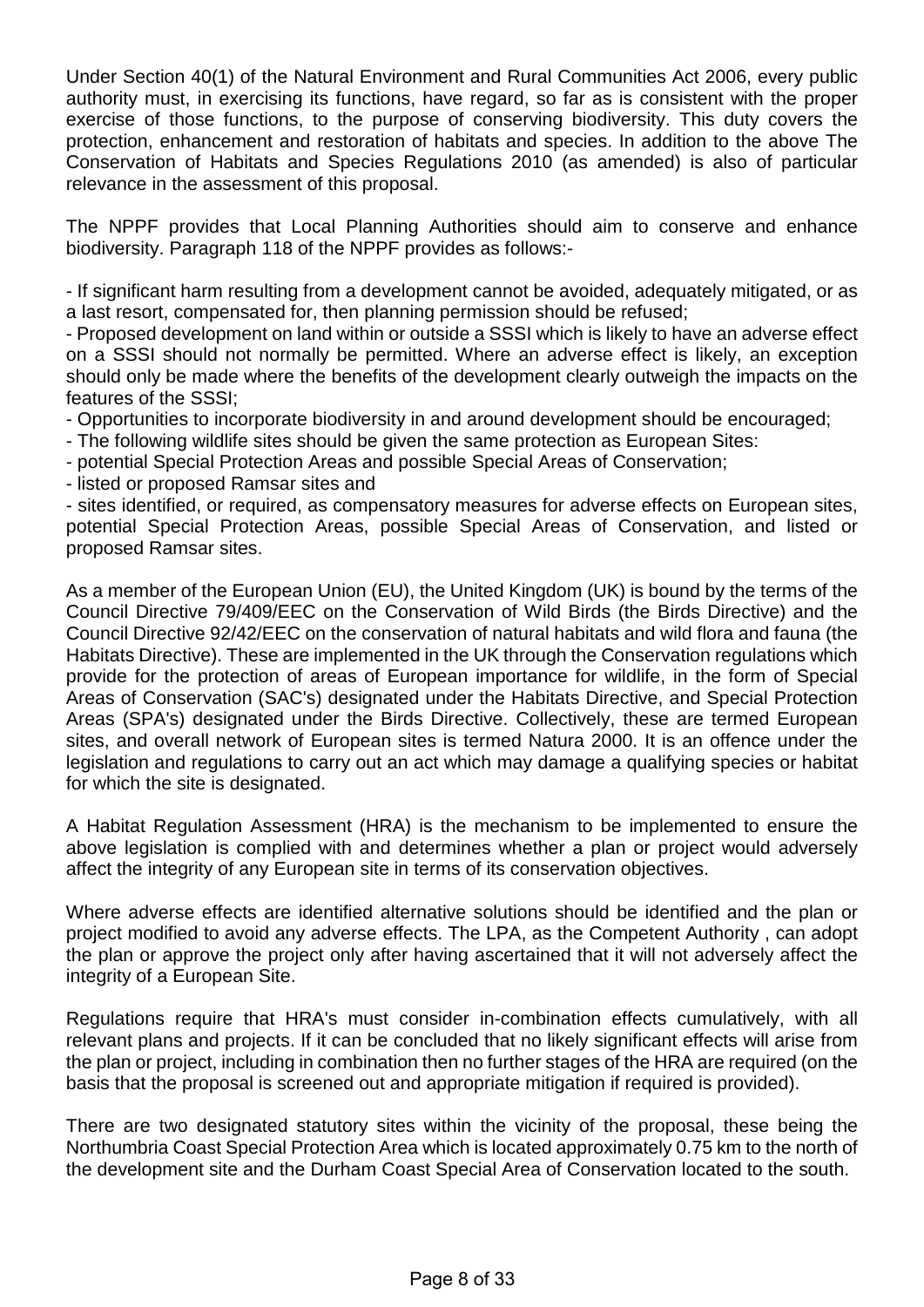Policy CN19 of the UDP is of particular relevance and states that :

"Special Areas of Conservation, Special Protection Areas and Ramsar sites, either designated or proposed for designation, will be conserved. Development will not be permitted unless;

(i) it is directly connected with or necessary to the management of the nature conservation interest of the site;

(ii) it would not adversely affect the nature conservation interest of the site either directly or indirectly; or

(iii) the developer can demonstrate that there are imperative reasons of overriding public interest for the development and no alternative site is available.

Where such development does proceed, it may be subject to planning conditions and obligations to secure mitigation or compensatory measures, including those necessary to ensure that the overall coherence of Natura 2000 is protected."

The above policy is fully compliant with the NPPF.

In light of the above policies, the development proposals proximity to the Natura 2000 sites at the coast, the application has been supported by a Habitats Regulations Assessment - Marine Walk Public Facilities.

Following consultations with City Council's Heritage Protection Team it is considered that the Marine Walk Public Facilities HRA February 2016 document provides the necessary information and appropriate conclusion of no likely significant effect to enable the competent authority, Sunderland City Council, to screen out the need for further consideration of the impact of the proposed development project under Habitats Regulations Assessment (HRA).

Should there be any changes to the construction and operation of the project and associated facilities, from the submitted proposal, these will need to be assessed in light of HRA and the coastal SSSI and other possible ecological receptors.

The proposal is considered to comply with relevant international, national and local policies and is considered to be acceptable.

6. Other material considerations.

Policy EN14 dictates that, where development is proposed on land which there is reason to believe is either unstable or potentially unstable, contaminated or potentially at risk from migrating landfill gas or mine, adequate investigations should be undertaken to determine the nature of the ground conditions below and, if appropriate, adjoining the site. Where the degree of instability, contamination, or gas migration would allow development, subject to preventive, remedial or precautionary measures within the control of the applicant planning permission will be granted subject to conditions specifying the measures to be carried out.

The application has been supported by an assessment in respect of ground contamination.

Further to comments received from the City Council's Public Protection and Regulatory Services section, it is recommended that should members be minded to approve the proposal, the full suite of land contamination conditions be attached to be discharged on receipt of the findings of the above reports.

Conclusion.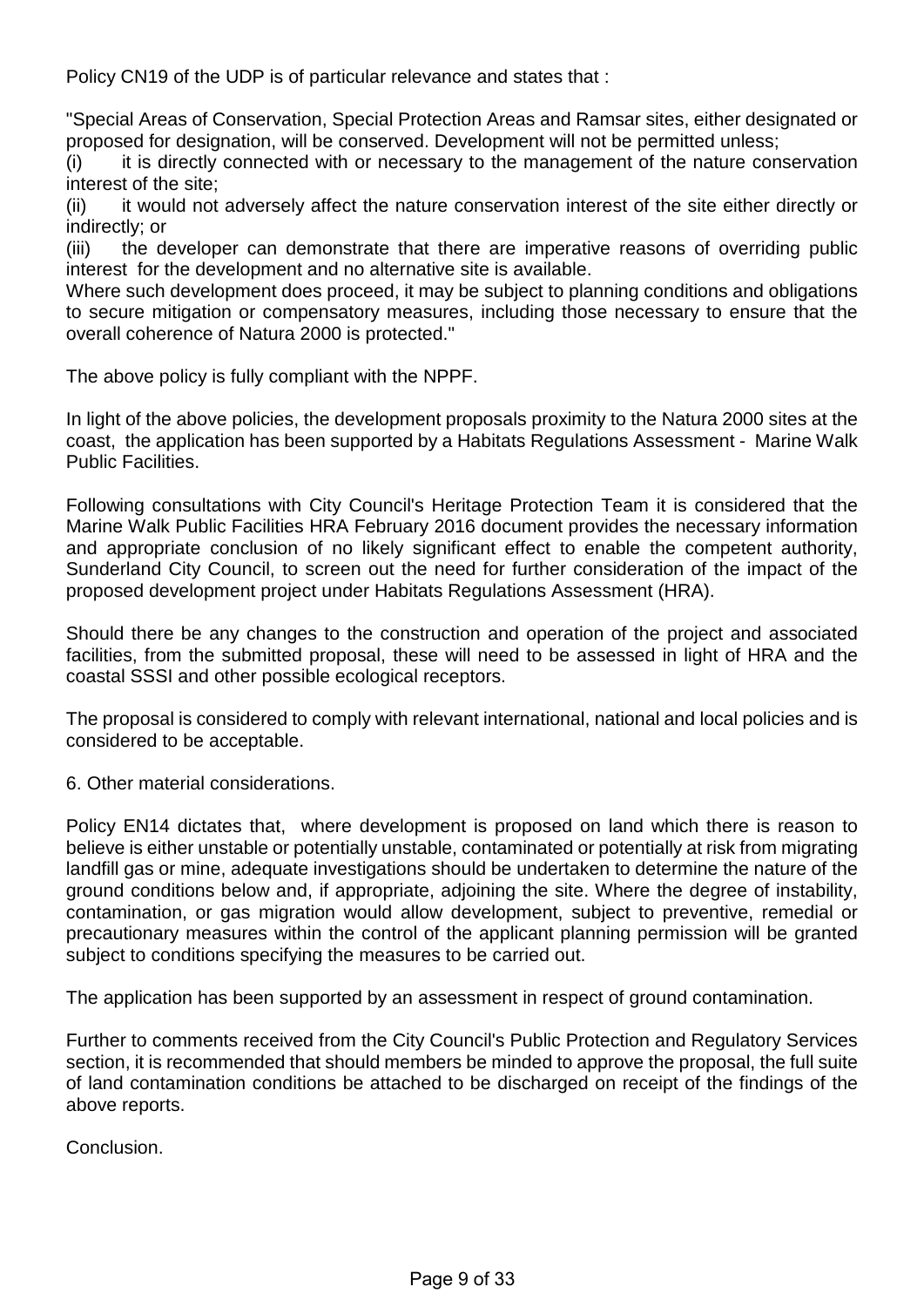It is considered that the proposed development will contribute to the achievement of sustainable development from an economic, social and environmental perspective as identified within the key themes of the NPPF, via the introduction of a much needed resource at the seafront. The design and siting of the block are considered to be of a high quality and suitably located to ensure and enable inclusive access, while respecting the existing buildings and structures of the conservation area. The closure of the existing access to the car park is also considered to significantly improve highway safety in the immediate area by relocating the access away from the children's play area and proposed toilets and reducing the potential for conflict between pedestrians and other road users.

In summary, the proposal is considered to comply with relevant NPPF and UDP policies and is in accordance with the Marine Walk Masterplan.

In light of the continued regeneration of the Marine Walk promenade area, it is recommended that Members Grant Consent under Regulation 3 of the General Regulations Order 1992 and subject to the conditions listed.

Equality Act 2010 - 149 Public Sector Equality Duty

During the detailed consideration of this application/proposal an equality impact assessment has been undertaken which demonstrates that due regard has been given to the duties placed on the LPA's as required by the aforementioned Act.

As part of the assessment of the application/proposal due regard has been given to the following relevant protected characteristics:

- age;
- disability;
- gender reassignment;
- pregnancy and maternity;
- race;
- religion or belief;
- sex;
- sexual orientation.

The LPA is committed to (a) eliminating discrimination, harassment, victimisation and any other conduct that is prohibited by or under the Equality Act 2010; (b) advance equality of opportunity between persons who share a relevant protected characteristic and persons who do not share it; (c) foster good relations between persons who share a relevant protected characteristic and persons who do not share it.

In addition, the LPA, in the assessment of this application/proposal has given due regard to the need to advance equality of opportunity between persons who share a relevant protected characteristic and persons who do not share it. This approach involves (a) removing or minimising disadvantages suffered by persons who share a relevant protected characteristic that are connected to that characteristic; (b) take steps to meet the needs of persons who share a relevant protected characteristic that are different from the needs of persons who do not share it; (c) encourage persons who share a relevant protected characteristic to participate in public life or in any other activity in which participation by such persons is disproportionately low.

The LPA has taken reasonable and proportionate steps to meet the needs of disabled persons that are different from the needs of persons who are not disabled include, in particular, steps to take account of disabled persons' disabilities, as part of this planning application/proposal.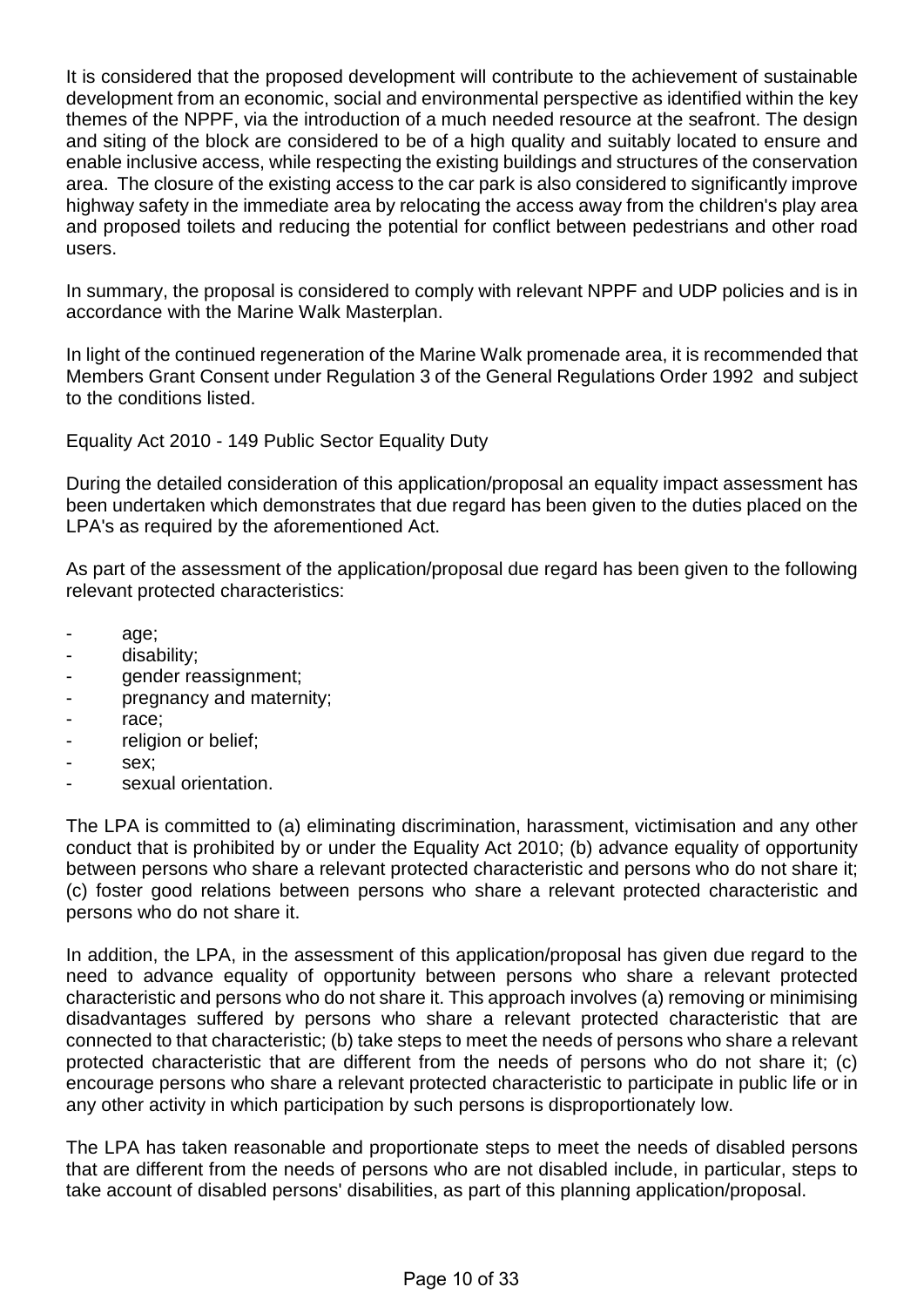Due regard has been given to the need to foster good relations between persons who share a relevant protected characteristic and persons who do not share it involves. Particular consideration has been given to the need to:

(a)tackle prejudice, and

(b)promote understanding.

Finally, the LPA recognise that compliance with the duties in this section may involve treating some persons more favourably than others; but that is not to be taken as permitting conduct that would otherwise be prohibited by or under this Act.

**RECOMMENDATION:** Grant Consent under Regulation 3 of the General Regulations Order 1992 and subject to the conditions listed.

## **Conditions:**

1 Unless otherwise first agreed in writing with the Local Planning Authority, the development hereby granted permission shall be carried out in full accordance with the following approved plans:

Drawing No.0115011/ARCH/001 Rev T2, Existing Site Plan received 25.04.2016. Drawing No.0115011/ARCH/006 Rev T3, Existing and Proposed Site Plans received 16.06.2016. Drawing No.0115011/MECH/001 Rev T2, Proposed Mechanical Services received 25.04.2016. Drawing No.0115011/ARCH/010 Rev T2, Development Plans and Elevations received 25.04.2016.

In order to ensure that the completed development accords with the scheme approved and to comply with policy B2 of the adopted Unitary Development Plan.

2 The development to which this permission relates must be begun not later than three years beginning with the date on which permission is granted, as required by section 91 of the Town and Country Planning Act 1990 as amended by Section 51 of the Planning and Compulsory Purchase Act 2004 to ensure that the development is carried out within a reasonable period of time

3 The land indicated on Drawing no. 0115011/ARCH/006 received 16.06.2016 as temporary car park shall be reinstated to its former condition within 3 months of the public convenience block becoming operational in order to review the situation in light of experience and to comply with policy B2 of the saved Unitary Development Plan

4 Notwithstanding any indication of materials which may have been given in the application, no development shall take place until a schedule and/or samples of the materials and finishes to be used for the external surfaces, including walls, roofs, doors and windows has been submitted to and approved in writing by the Local Planning Authority. Thereafter, the development shall not be carried out other than in accordance with the approved details; in the interests of visual amenity and to comply with policy B2 of the Unitary Development Plan.

5 Unless otherwise agreed by the Local Planning Authority, development other than that required to be carried out as part of an approved scheme of remediation must not commence until conditions number 6 to number 8 have been complied with. If unexpected contamination is found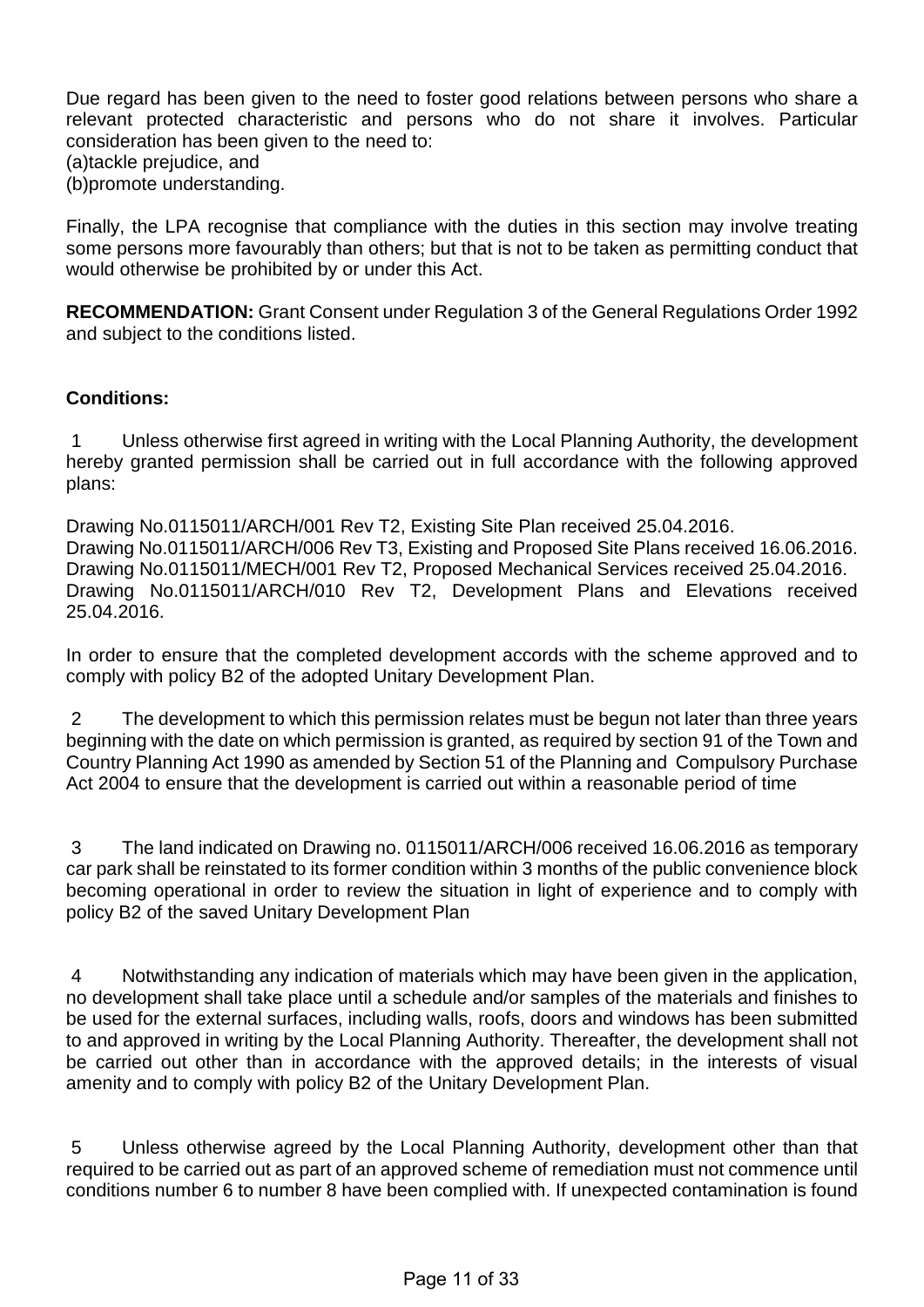after development has begun, development must be halted on that part of the site affected by the unexpected contamination to the extent specified by the Local Planning Authority in writing until condition number 9 has been complied with in relation to that contamination. To ensure that risks from land contamination to future users of the land and neighbouring land are minimised, together with those to controlled waters, property and ecological systems, and to ensure that the development can be carried out safely without unacceptable risks to workers, neighbours and other offsite receptors in accordance with policy EN14 of the saved adopted Unitary Development Plan.

# 6 Site Characterisation

Unless otherwise agreed in writing by the Local Planning Authority development must not commence until a full phase 1 desk top study, site investigation and risk assessment, in addition to any assessment provided with the planning application, has been completed in accordance with a scheme to assess the nature and extent of any contamination on the site (site characterisation), whether or not it originates on the site. The contents of the scheme are subject to the approval in writing of the Local Planning Authority. The investigation and risk assessment must be undertaken by competent persons and a written report of the findings must be produced. The written report is subject to the approval in writing of the Local Planning Authority. The report of the findings must include:

(i) a survey of the extent, scale and nature of contamination;

(ii) an assessment of the potential risks to:

human health

property (existing or proposed) including building, crops, livestock, pets, woodland and service line pipes,

adjoining land,

groundwaters and surface waters,

ecological systems,

archaeological sites and ancient monuments.

(iii) an appraisal of remedial options, and proposal of the preferred option(s).

This must be conducted in accordance with DEFRA and the Environment Agency's 'Model Procedures for the Management of Land Contamination, CLR11.' To ensure that risks from land contamination to future users of the land and neighbouring land are minimised, together with those to controlled waters, property and ecological systems, and to ensure that the development can be carried out safely without unacceptable risks to workers, neighbours and other offsite receptors in accordance with policy EN14 of the saved adopted Unitary Development Plan.

7 Unless otherwise agreed by the Local Planning Authority, development must not commence until a detailed remediation scheme to bring the site to a condition suitable for the intended use by removing unacceptable risks to human health, buildings and other property and the natural and historical environment must be prepared, and is subject to the approval in writing of the Local Planning Authority. The scheme must include all works to be undertaken, proposed remediation objectives and remediation criteria, timetable of works and site management procedures. The scheme must ensure that the site will not qualify as contaminated land under Part 2A of the Environment Protection Act 1990 in relation to the intended use of the land after remediation. To ensure that the risks from land contaminated to the future users of the land and neighbouring land are minimised, together with those to controlled waters, property and ecological systems, and to ensure that the development can be carried out safely without unacceptable risks to workers, neighbours and other offsite receptors in accordance with policy EN14 of the saved adopted Unitary Development Plan.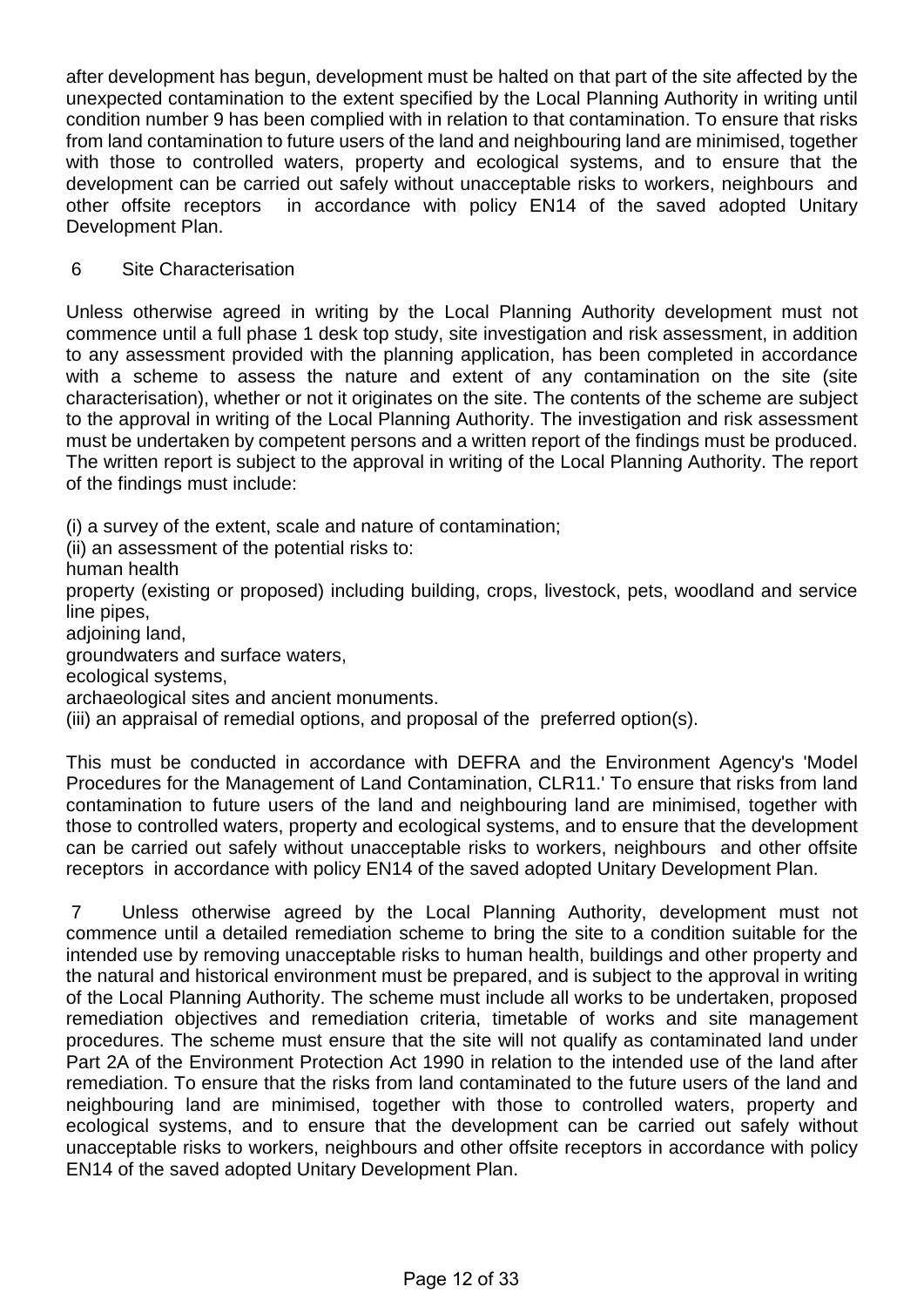8 The remediation scheme approved under Condition number 7 (Submission of Remediation Scheme) must be carried out in accordance with its terms prior to the commencement of development other than that required to carry out remediation, unless otherwise agreed in writing by the Local Planning Authority. The Local Planning Authority must be given two weeks written notification of commencement of the remediation scheme works.

Following completion of measures identified in the approved remediation scheme, a verification report that demonstrates the effectiveness of the remediation carried out must be produced, and is subject to the approval in writing of the Local Planning Authority.

To ensure that risks from land contamination to the future users of the land and neighbouring land are minimise, together with those to controlled waters, property and ecological systems, and to ensure that the development can be carried out safely without unacceptable risks to workers, neighbours and other offsite receptors in accordance with policy EN14 of the saved adopted Unitary Development Plan.

9 In the event that contamination is found at any time when carrying out the approved development that was not previously identified it must be reported in writing immediately to the Local Planning Authority. An investigation and risk assessment must be undertaken in accordance with the requirements of condition number 6 (Site Characterisation), and when remediation is necessary a remediation scheme must be prepared in accordance with the requirements of condition number 7 (Submission of Remediation Scheme), which is subject to the approval in writing of the Local Planning Authority.

Following completion of measures identified in the approved remediation scheme a verification report must be prepared which is subject to the approval in writing of the Local Planning Authority in accordance with condition number 8 (Implementation of Approved Remediation Scheme).

If unexpected contamination is found after development has begun, development must be halted on that part of the site affected by the unexpected contamination to the extent specified by the Local Planning Authority in writing until this condition has been complied with in relation to that contamination.

To ensure that risks from land contamination to the future users of the land and neighbouring land are minimised, together with those to controlled waters, property and ecological systems, and to ensure that the development can be carried out safely without unacceptable risks and in accordance with policy EN14 of the saved adopted Unitary Development Plan.

10 No development shall take place until a scheme of working has been submitted to the satisfaction of the local planning authority; such scheme to include days and hours of working, siting and organisation of the construction compound and site cabins, routes to and from the site for construction traffic, and measures to ameliorate noise, dust, vibration and other effects, and so implemented, in the interests of the proper planning of the development and to protect the amenity of adjacent occupiers and in order to comply with policy B2 of the UDP.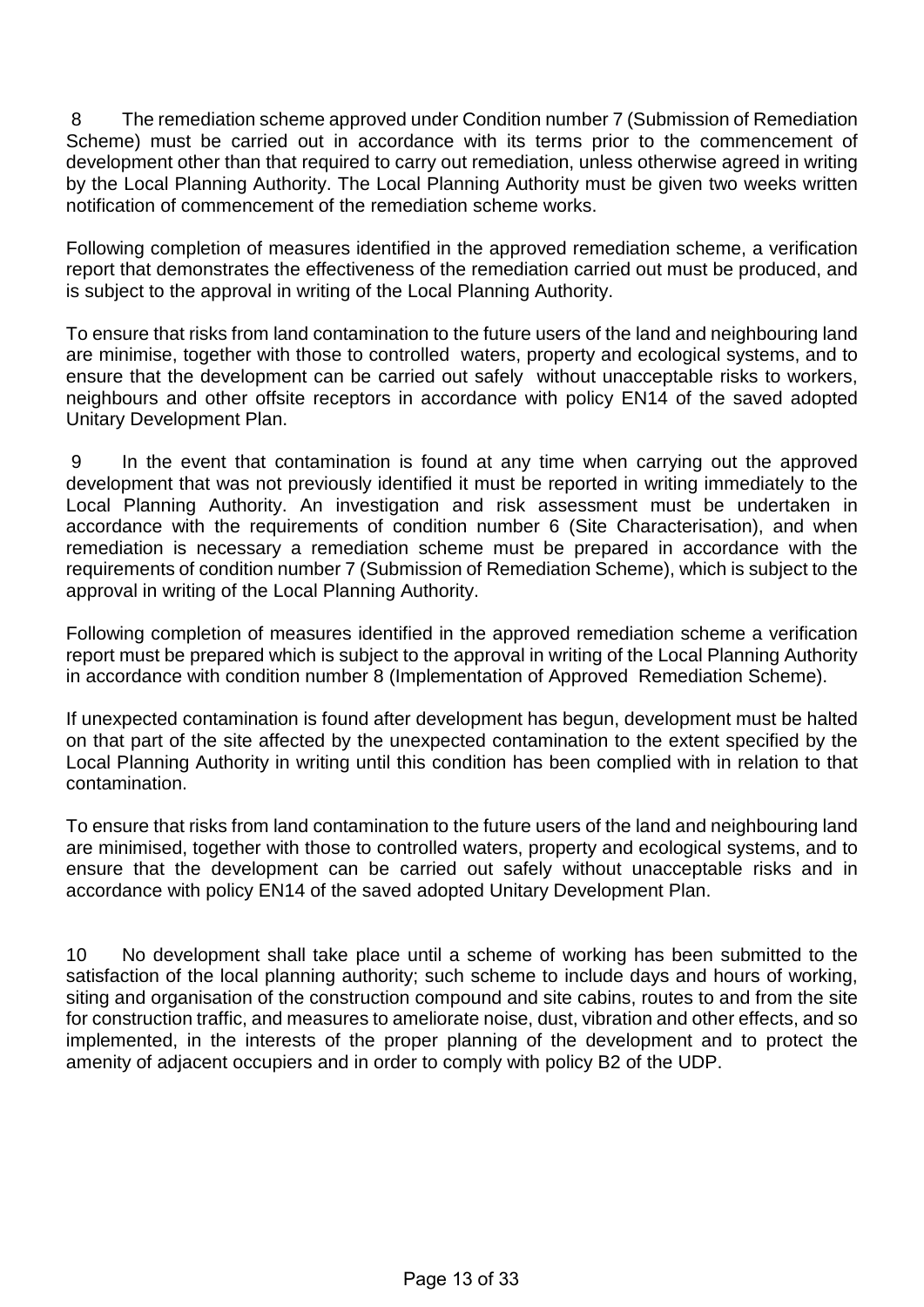| 2.                                                               | <b>North</b><br>Sunderland                                                                                        |
|------------------------------------------------------------------|-------------------------------------------------------------------------------------------------------------------|
| <b>Reference No.:</b>                                            | 16/00825/FUL Full Application                                                                                     |
| Proposal:                                                        | Change of use from single dwelling to 9-bedroom house in<br>multiple occupation (amended description 24/05/2016). |
| Location:                                                        | 55 Roker Avenue Sunderland SR6 0HT                                                                                |
| Ward:<br><b>Applicant:</b><br>Date Valid:<br><b>Target Date:</b> | <b>St Peters</b><br><b>Sunderland Accommodation Services</b><br>13 May 2016<br>8 July 2016                        |

## **Location Plan**



'This map is based upon the Ordnance Survey material with the permission of the Ordnance Survey on behalf of the Controller of Her Majesty's Stationery Office © Crown copyright. Unauthorised reproduction infringes Crown copyright and may lead to prosecution or civil proceedings. Licence No. 100018385. Date 2016.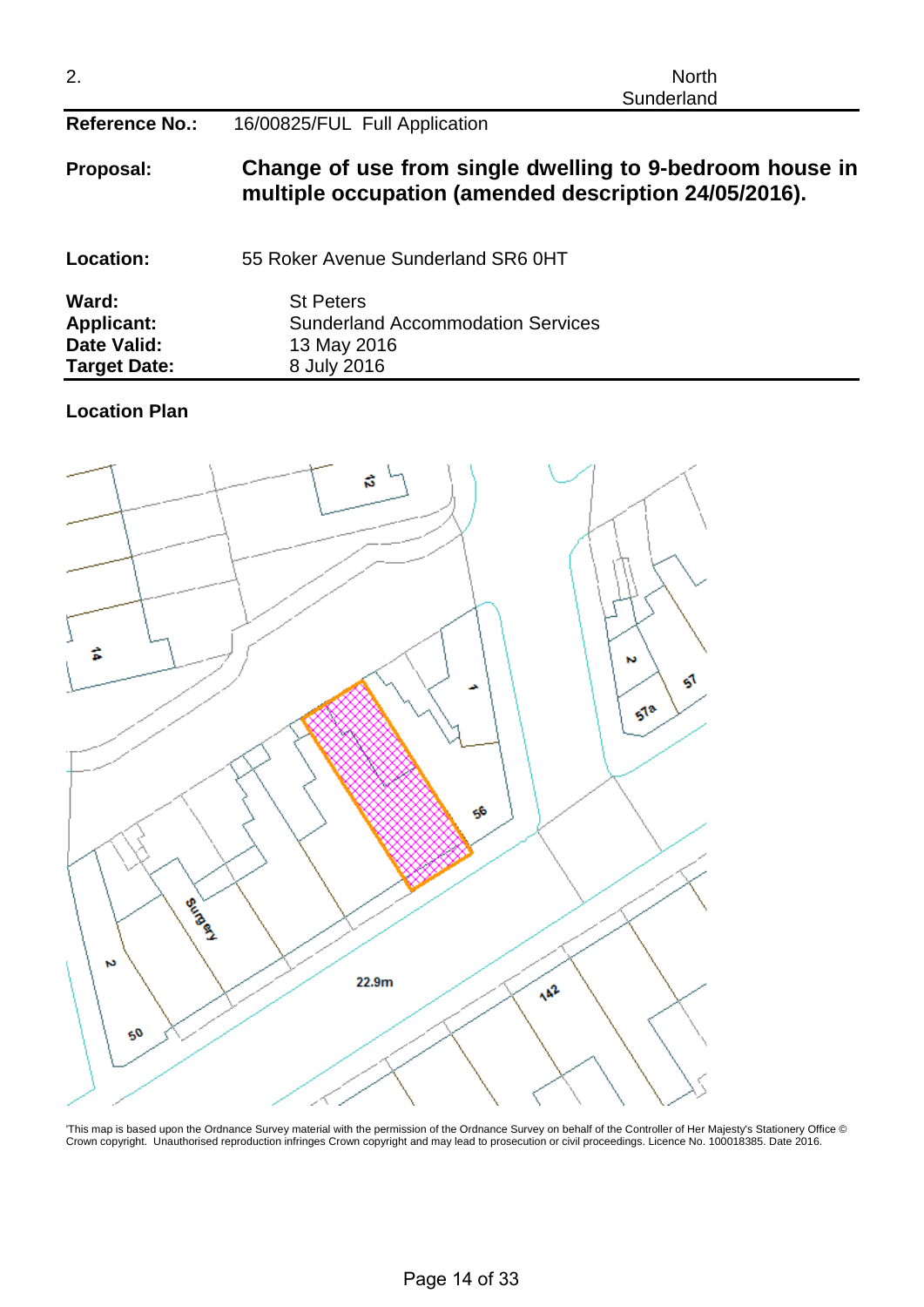# **PROPOSAL:**

Planning permission is sought for the change of use of 55 Roker Avenue, Roker, Sunderland, SR6 0HT from a single dwellinghouse to a 9-bedroom house in multiple occupation (HMO).

The proposed change of use affects a two-storey terraced property fronting the north side of Roker Avenue, between its junctions with Stansfield Street and Ripon Street. Roker Avenue is primarily flanked by residential properties, but there is also a scattering of commercial units, including a hot food takeaway to the ground floor of the adjoining no. 56. The properties to either side of the street have historically provided single dwellinghouses, but a significant proportion have been converted to flats and houses in multiple occupation (HMOs) in recent years.

The subject property is two-storeys and with rooms in its roofspace. At its rear is a part single-storey/part two-storey offshoot, which backs on to the offshoot of the adjoining no. 54. The ground floor of the offshoot extends to the end of the property's rear yard, beyond which is a lane serving the rear of the terrace.

The application proposes to change the use of the property from a single dwellinghouse to a 9-bedroom HMO. The floorplans submitted with the application show the ground floor providing two en-suite bedrooms, with a shared kitchen and utility room to the ground floor of the rear offshoot. The first floor, meanwhile, will provide four en-suite bedrooms, including one to the first floor of the rear offshoot, whilst the roofspace will provide two en-suite bedrooms in the roof of the main building and one to the roof space of the offshoot. This room is not en-suite and will instead be served by a bathroom off the adjacent landing.

All bedrooms to the ground and first floors will be afforded windows with an outlook to the front or rear of the property, but the three bedrooms to the roofspace are only served by rooflights. Each resident would be afforded access to the rear yard of the property via the main internal staircase and the rear door from the utility room.

There are no external alterations proposed to the property as part of this planning application, although it is observed that the front and rear elevations appear to have recently been rendered and that the rooflights designed to serve the bedrooms to the roofspace have recently been installed.

The rear yard of the property is capable of accommodating two vehicles, although this would have to be parked in a 'tandem' fashion (i.e. one car in front of the other).

The use of a property as an HMO occupied by no more than six residents falls within use class C4 of the Town and Country Planning (Use Classes) Order. As the proposed HMO would accommodate up to nine residents, the use falls outwith the scope of use class C4 and is instead a 'sui generis' use (i.e. a use which does not fall into one of the classes of the Order).

As Members may be aware, in December 2013 the Council introduced a Direction made under Article 4(1) of the Town and Country Planning (General Permitted Development Order). This serves to remove the 'permitted development' right which would otherwise allow changes of use between use class C3 (dwellinghouses) and use class C4 to take place without requiring planning permission in five electoral Wards, including St. Peter's. In this case, however, the proposed change of use requires planning permission irrespective of the provisions of the Article 4 (1) Direction, as a material change of use to or from a sui generis use requires full planning consent in all circumstances.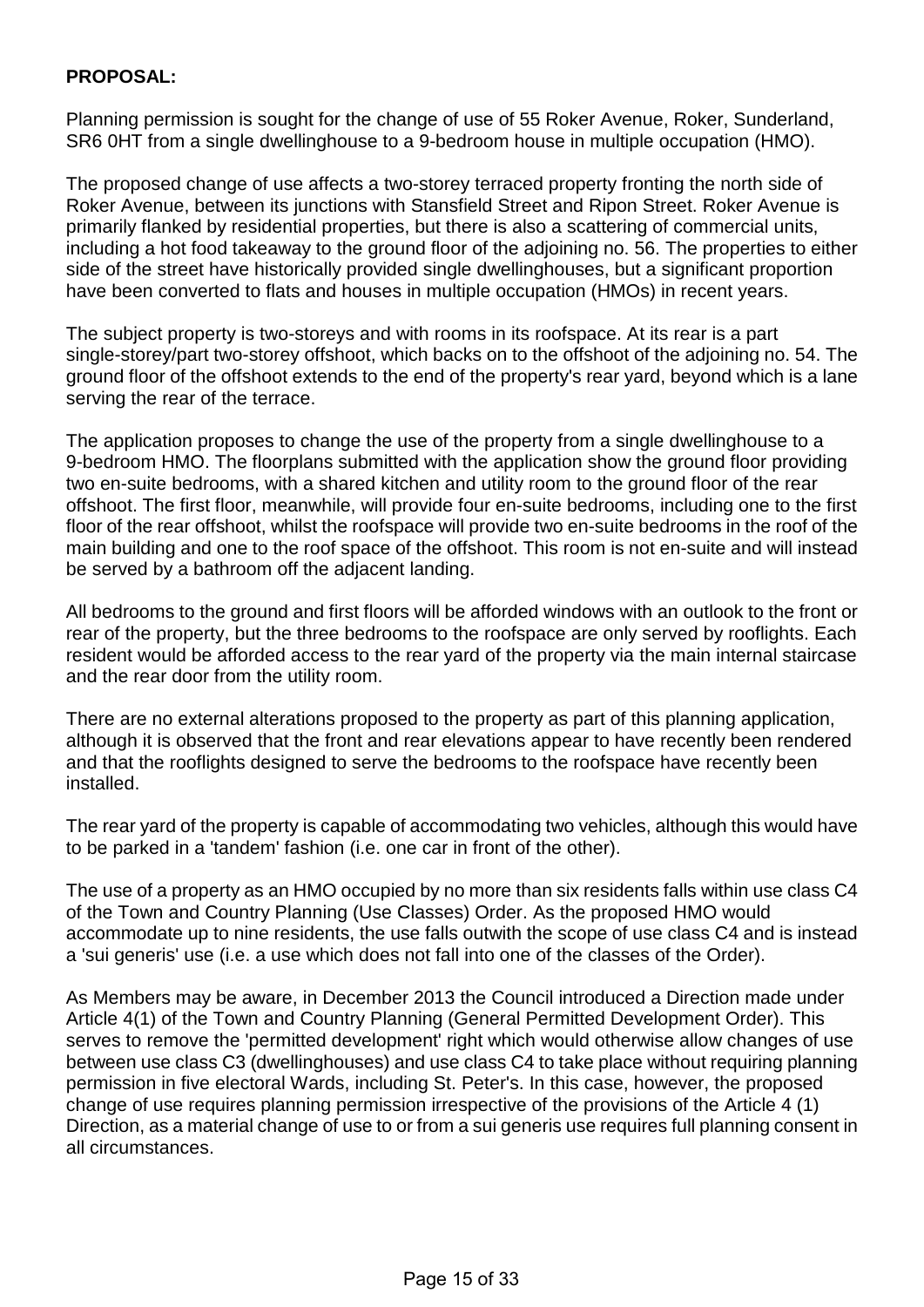A recent planning application which proposed to change the use of the property to a supported housing scheme (application ref. 14/02651/FUL) was withdrawn on 23rd January 2015.

An application of this nature would normally be dealt with by Officers under the City Council's Delegation scheme, but it has been referred to this Committee at the request of Ward Councillor Curran.

# **TYPE OF PUBLICITY:**

Site Notice Posted Neighbour Notifications

### **CONSULTEES:**

Network Management St Peters - Ward Councillors Consultation

Final Date for Receipt of Representations: **16.06.2016**

### **REPRESENTATIONS:**

Public consultation - letters of objection have been received from the occupiers of 141 and 143 Roker Avenue, whilst a third objector from 142 Roker Avenue has written to confirm their support for the objection from no. 143.

The letters of objection raise the following issues and concerns:

- there is no mention of whether an HMO licence is being sought;

- the property has already been gutted and adapted for conversion to an HMO, yet the application states that the development has not commenced;

- the rendering of the property effectively 'brands' it as an HMO (the applicant owns a number of HMOs in the area, many of which feature external rendering), allowing it to be identified as such by those who may want to exploit any vulnerable tenants;

- the proposed use will exacerbate existing parking problems in the area;

- allowing the change of use would mean there being no family homes left in the block of seven properties;

- Roker Avenue already suffers from high levels of crime and anti-social behaviour and approving this use will exacerbate such problems;

- the number of HMOs in the street has added to the 'deterioration' of the area and it has lost its 'family feel';

- the existing HMOs in the area result in noise, disturbance, rubbish/litter, excessive alterations to buildings and competition for on-street parking;

- landlords have difficulty in controlling anti-social and criminal activity generated by occupiers of their properties;

- fear that youths would congregate outside the property and partake in anti-social behaviour;

- the proposed change of use will adversely affect the character and amenity of the area;

- the proposed use of the property is not a 'standard residential class' (presumably meaning it does not fall into use classes C3 or C4) and should therefore be rejected;

- the community is being eroded by the 'drastic' change in the character of the area, with transient tenants and absent landlords not 'buying-in' to the locality or community;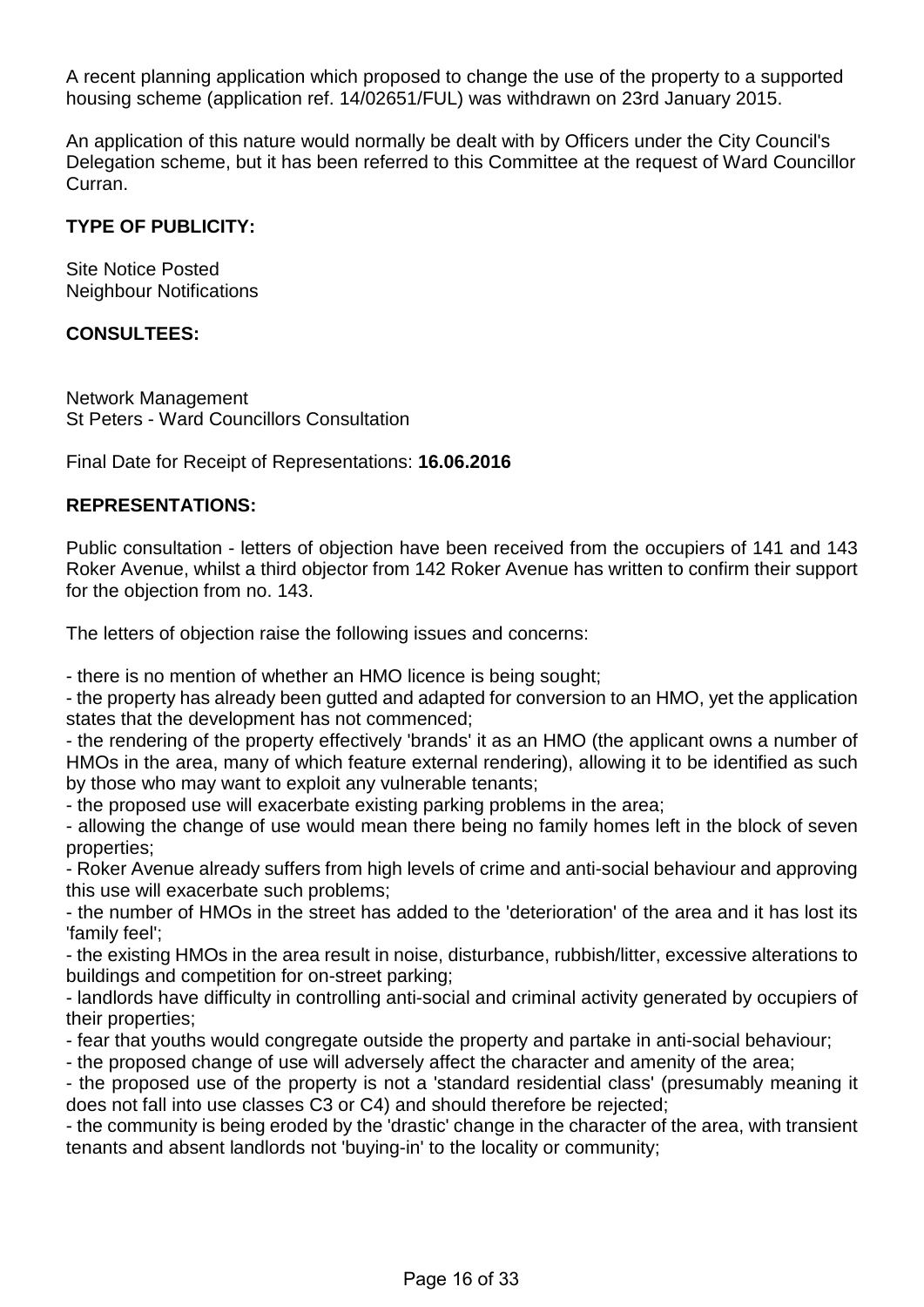- residents had been led to believe by Council Members and officers that the introduction of the Article 4(1) Direction would 'prevent' further losses of family homes and restrict the approval of HMOs;

- the number of HMOs to Roker Avenue is estimated to constitute around a third of all properties, a figure which is said to be 'beyond saturation point';

- other Local Planning Authorities refuse applications for further HMOs where a set saturation point has been reached;

- the Council should adopt policies to reject further HMOs and pursue prosecution of landlords who convert premises without planning approval, otherwise the future of Roker Avenue and neighbouring streets 'looks very grim';

- the rooflights to the front roof slope overlook properties on the opposite side of Roker Avenue;

- alterations to the property have been damaging and inappropriate given its historic value and architectural features;

- 'Access for All' facilities have not been designed into the development;
- the rendering of the property has a detrimental affect on the facade of the terrace;
- the alterations and proposed use do not add value nor enhance the character of the local area;

Both objections also set out that the use of the property has been subject to discussions between the Roker Eye local residents group, Council officers, elected Members and its owner. The objector sets out that it was hoped the property would be retained as a family home or converted into flats, but this has not occurred and the HMO use is now being sought.

Members must note at this point that the introduction of the Article 4(1) Direction has simply provided the City Council with a greater degree of control over the change of use of dwellinghouses to small HMOs (i.e. occupied by fewer than six residents), insofar as such changes of use now require full planning permission in the relevant Wards. The Direction does not, however, dictate that applications for HMOs must be refused planning permission and nor has it served to amend or alter the Council's adopted planning policies which guide the determination of applications for HMOs. The relevant policies of the Council's adopted Unitary Development Plan (UDP) and its Supplementary Planning Guidance remain the same as prior to the introduction of the Direction and the application must still be determined with regard to these policies and the national policy guidance provided by the National Planning Policy Framework.

Members should also note that any internal works already undertaken at the property do not require planning permission from the City Council as Local Planning Authority and do not amount to the commencement of the use of the property sought by this application. Similarly, the minor alterations already undertaken to the exterior of the property could have been carried out without planning permission by utilising the 'permitted development' rights afforded to dwellinghouses by Schedule 2, Part 1 of the GPDO.

# **POLICIES:**

In the Unitary Development Plan the site is subject to the following policies;

- B\_2\_Scale, massing layout and setting of new developments
- EN\_10\_Proposals for unallocated sites to be compatible with the neighbourhood
- H 18 Proposals for provision/ conversion of dwellings for multiple occupation
- T\_22\_Parking standards in new developments

T\_14\_Accessibility of new developments, need to avoid congestion and safety problems arising

## **COMMENTS:**

RELEVANT POLICY BACKGROUND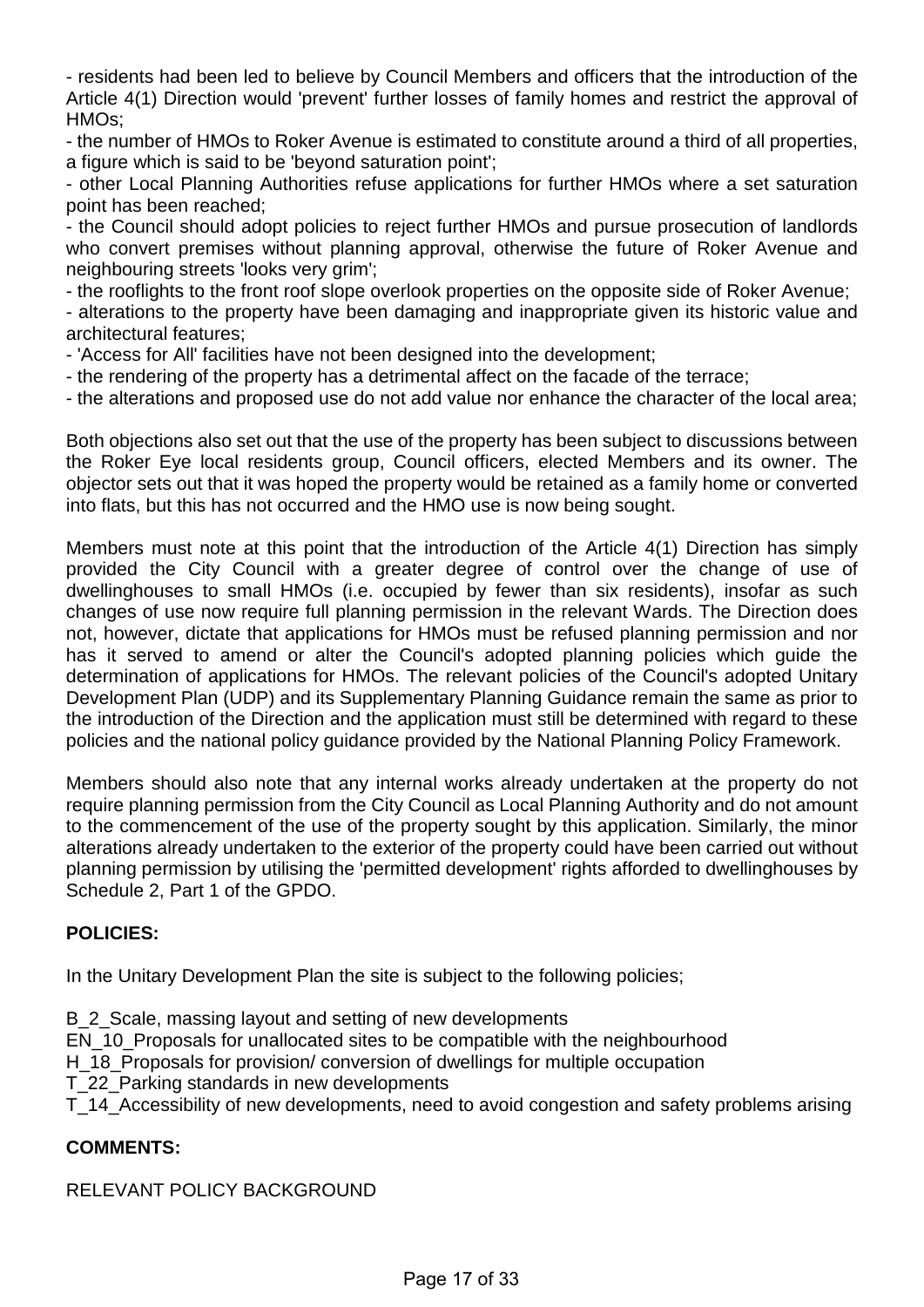The National Planning Policy Framework (NPPF) provides the current Government's national planning policy guidance and development plans must be produced, and planning applications determined, with regard to it. The NPPF sets out a series of 12 'core planning principles' which underpin plan-making and decision-taking and are considered to contribute to the over-arching aim of delivering sustainable development. Particularly relevant in this case are the principles that development should always take into account the different roles and characters of different areas, should seek to secure a high standard of amenity for existing and future residential occupiers and should encourage the effective re-use of land and property.

Paragraph 50 of the NPPF, meanwhile, sets out that Local Planning Authorities should plan for a mix of housing based on current and future demographic trends, market trends and the needs of different groups in the community (such as, but not limited to, families with children, older people, people with disabilities, service families and people wishing to build their own homes).

The relevant guidance of the NPPF detailed above feeds into policies EN10, B2, H18, T14 and T22 of the City Council's adopted Unitary Development Plan (1998), which are considered to be pertinent to the determination of this application.

Policy EN10 of the UDP requires new development proposals to respect the existing pattern of land use in areas where there is no specific land use allocation. Policy H18, meanwhile, states that the conversion of dwellings into flats or multiple shared accommodation will normally be approved where the intensity of use will not adversely affect the character and amenity of the locality and appropriate arrangements are made to secure the maintenance of gardens and external spaces.

Also relevant are policies B2, which requires new development proposals to maintain an acceptable standard of visual and residential amenity, and T14, which states that new development must not result in conditions which are prejudicial to highway and pedestrian safety. Policy T22, meanwhile, sets out that new development proposals must be afforded appropriate levels of dedicated car parking.

In addition, the Council's 'Development Control Guidelines' Supplementary Planning Guidance (SPG) provides more detailed planning guidance on specific types of development proposal, with section 4 giving advice on proposals involving the conversion of buildings to flats and HMOs and section 13 providing guidelines for car and cycle parking provision.

# ISSUES TO CONSIDER

With regard to the above policy framework, it is evident that the main issues to consider in determining the application are:

- 1. the principle of the proposal;
- 2. the impact of the proposal on the character and amenity of the locality;
- 3. standard of accommodation afforded to occupiers of the accommodation;
- 4. the implications of the proposal in respect of highway and pedestrian safety.
	- 1. Principle of proposal

The proposed change of use will see the subject property retained in a residential use and so, in broadest terms, the proposal is considered to accord with policy EN10's requirements insofar as it maintains the established pattern of land use in the locality.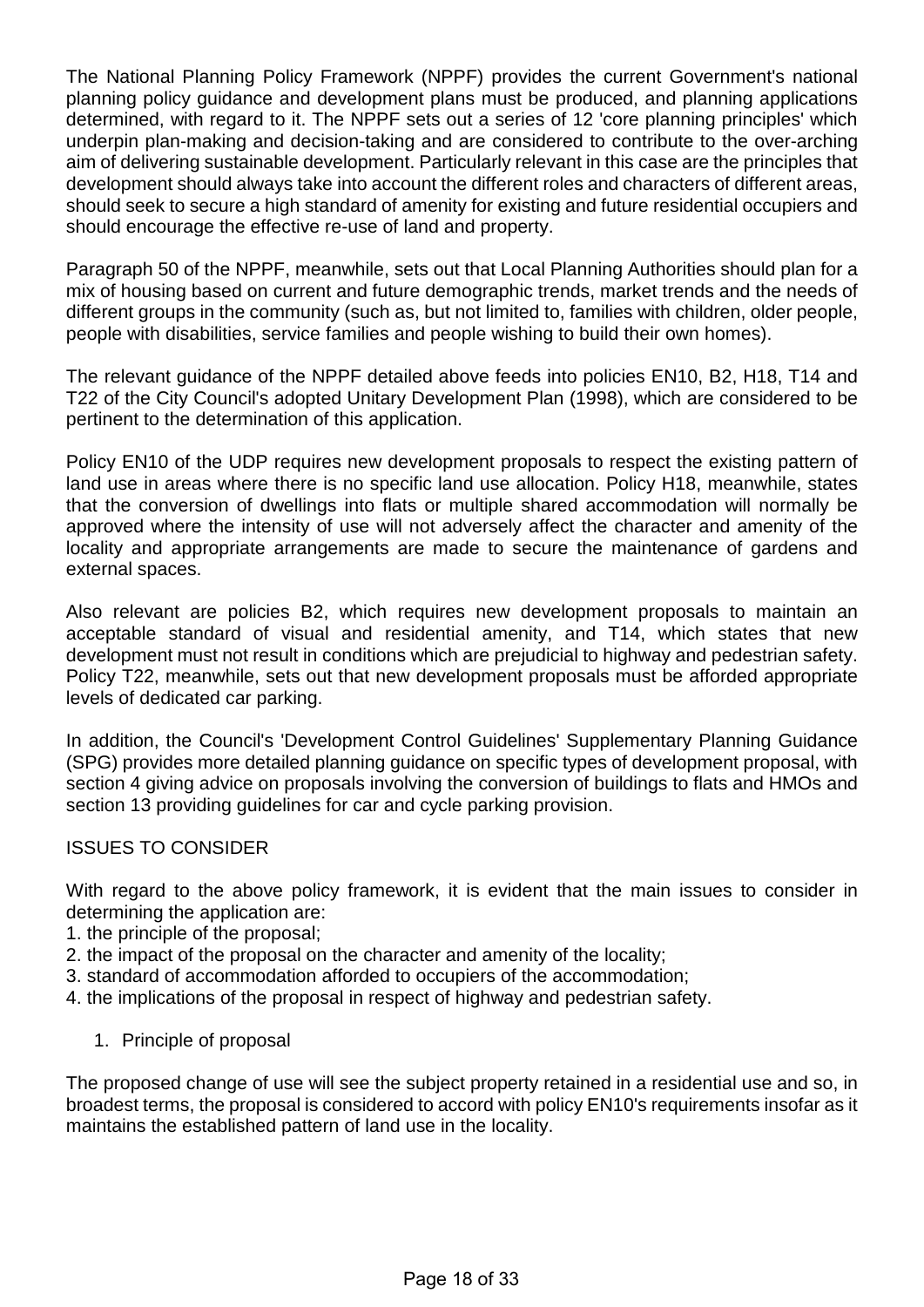Notwithstanding the above, in order to establish the acceptability of the proposed use, as is required by policy H18 of the UDP, regard must be given to the implications of the proposed use of the building in respect of the character and amenity of the locality.

2. Impact of proposal on the character and amenity of the locality

As noted above, policy H18 of the UDP sets out that a key matter for assessment is whether the proposed change of use of the property to an HMO is compatible with the prevailing character and amenity of the locality. Such an approach is consistent with the core principles of the NPPF,

The objectors to the application have raised concerns in this regard, stating that Roker Avenue and its neighbouring streets have suffered a 'deterioration' in their character and appearance due to the number of HMOs and other forms of shared accommodation now present. It is also asserted that the 'community' itself is being eroded, due to the loss of single family homes and their replacement with accommodation occupied by transient tenants and owned by absentee landlords, who have no desire to 'buy-in' to the community in the same way as permanent residents. The number of HMOs is also considered to be contributing to high rates of crime, instances of anti-social behaviour, litter and poor standards of property upkeep.

The objectors have estimated that only a third of the properties flanking both sides of Roker Avenue remain as single family homes, whilst the Council's planning and housing records show that at least 24 no. properties have been converted into HMOs.

The concerns of objectors in relation to the effect the presence of the existing number of HMOs is having on the character, appearance and community of Roker Avenue are not disputed. At this time, however, the City Council does not have an adopted policy which serves to set a limit on the number or proportion of HMOs permissible in any given street or block of properties and, despite the introduction of the Article 4(1) Direction, the Council does not have an adopted policy which would allow the Council to take a stance that no further HMOs should granted planning permission on Roker Avenue or its neighbouring streets.

Rather, the relevant adopted Council policy (UDP policy H18) sets out that HMO uses will 'normally be approved', subject to consideration being given to the broader issue of whether the proposed HMO would adversely affect the character and amenity of the locality. To this end, given the number of HMOs and other forms of residential accommodation already found in Roker Avenue and neighbouring streets, it is considered that it would be difficult to sustain a position that the introduction of one further HMO to the street would have an unduly negative effect on the character, amenity and appearance of the locality. As such, there is not considered to be any significant conflict with policy H18's requirements and objectives.

In addition, it is considered that the activity associated with the proposed HMO, e.g. comings and goings of residents on a more frequent basis than would be expected with a single family home, would not be uncharacteristic of a street where many properties are already in such a use. Furthermore, it is observed that the subject property adjoins a hot-food takeaway, which will generate significant levels of activity in its own right, especially during the evening.

The objector from no. 141 has suggested that the rooflights to the front roof slope of the host property would permit overlooking of the properties opposite the site, to the detriment of their privacy. This concern is not shared, given that the outlook afforded by such rooflights is primarily of the sky, rather than directly towards the properties standing opposite.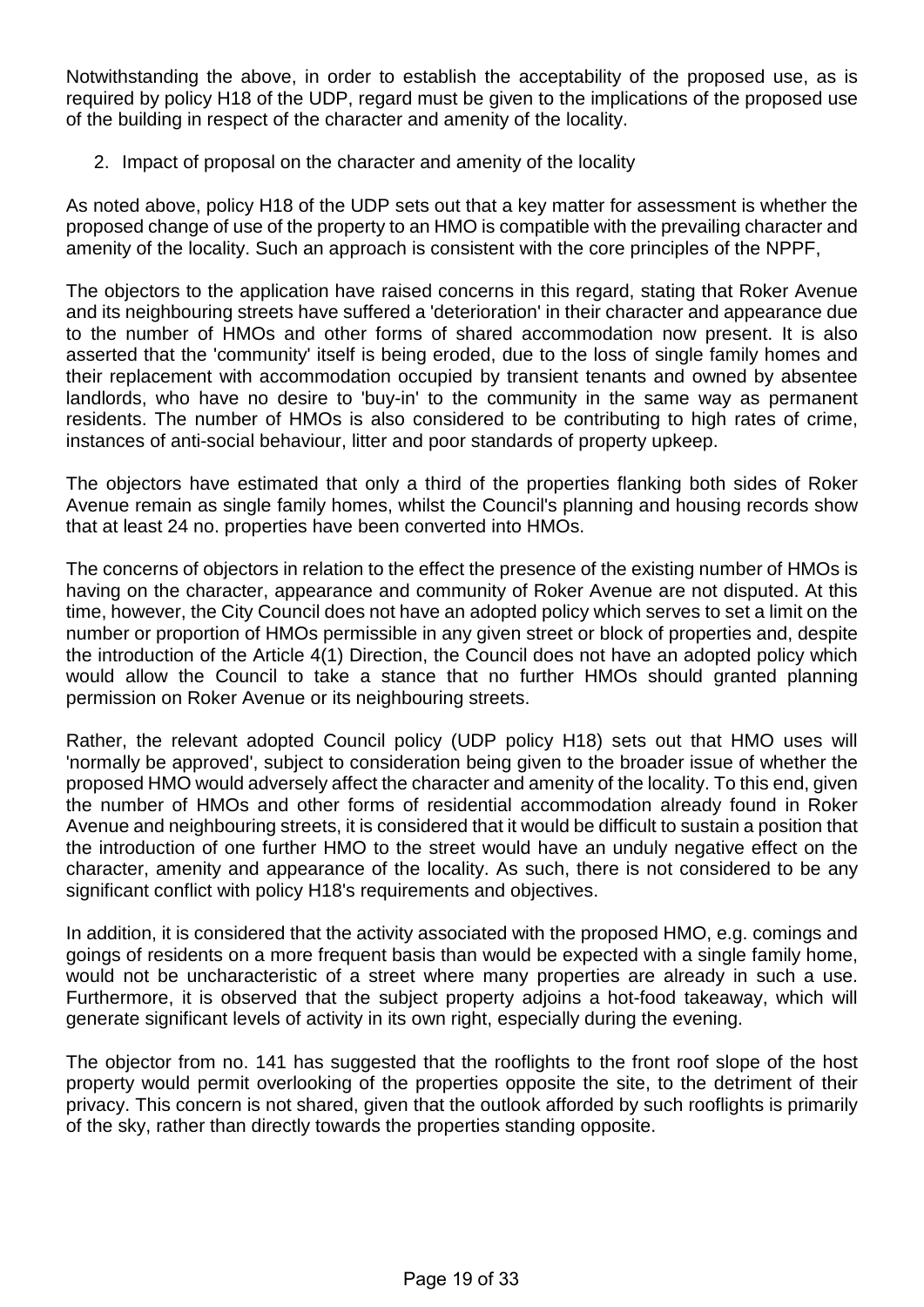Given the above, it is considered that the proposed use of the premises will not cause unacceptable harm to the amenity and living conditions of existing residential properties in the vicinity of the site.

Objectors to the scheme have cited anti-social behaviour concerns, with the prospective occupiers of the property being seen as both potential perpetrators and targets of anti-social and criminal activity. As a broad principle, the planning system is concerned with the use and development of land and buildings and not the identity and background of any particular occupiers of any existing or proposed buildings.

To this end, there is no justifiable reason to conclude that prospective occupiers of the HMO would engage in anti-social behaviour and in this regard, it must be recognised that the planning system cannot seek to exercise control over the specific background or identity of any future residents of the premises. Similarly, it cannot legislate for the behaviour of individuals wishing to engage in anti-social behaviour. In cases where anti-social behaviour does arise, this would be a matter for other agencies (e.g. the police) to address.

The impact of the proposed change of use of the premises to an HMO on the character and amenity of the locality has been considered in light of the Council's current adopted planning policies and the objectives of the core principles of the NPPF. As set out above, the key consideration set out by UDP policy H18 is whether the proposed use would conflict with the character and amenity of the locality and in this regard, it is considered that the introduction of one further HMO would not cause unacceptable harm to the character and amenity of the Roker Avenue area.

3. Standard of accommodation afforded to prospective occupiers

A core principle of the NPPF is that any new development proposal must afford good standards of amenity to existing and future occupiers of land and buildings. To this end, section 4 of the Council's 'Development Control Guidelines' SPG provides detailed advice on the design and layout of properties proposed to be converted into HMOs, in order to ensure that they will afford satisfactory living conditions for prospective occupiers.

For example, it advises that:

- the privacy of rooms should be ensured by providing that habitable rooms are not unduly overlooked by people going to and from their vehicles;

- ensuring a reasonable separation between habitable rooms and parking bays to avoid noise and pollution issues;

- windows serving living rooms, kitchens or bedrooms should not overlook or be overlooked by adjoining properties to an unacceptable degree and should have a reasonable outlook;

- main living rooms should have a reasonable outlook and should not be lit solely by roof lights;

In this case, the application proposes the provision of 9 no. bedrooms in the property. Three of these bedrooms are in the roofspace and will only be served by rooflights rather than full windows, so that occupiers of these will be afforded no outlook and will receive limited amounts of natural light. In addition, three of the bedrooms are very small in size (bedrooms 3 and 6 are less than 10 sq. metres in floorspace), whilst bedroom 9 is contained within the roofspace of the mono-pitched roof of the property's rear offshoot and relies on a bathroom off the landing at the top of the staircase. The only window to bedroom 2, meanwhile, faces into the rear yard, which is available for car parking. In terms of shared accommodation, the property only affords a 'galley' kitchen contained within the ground floor of the rear offshoot, with a utility room at its end.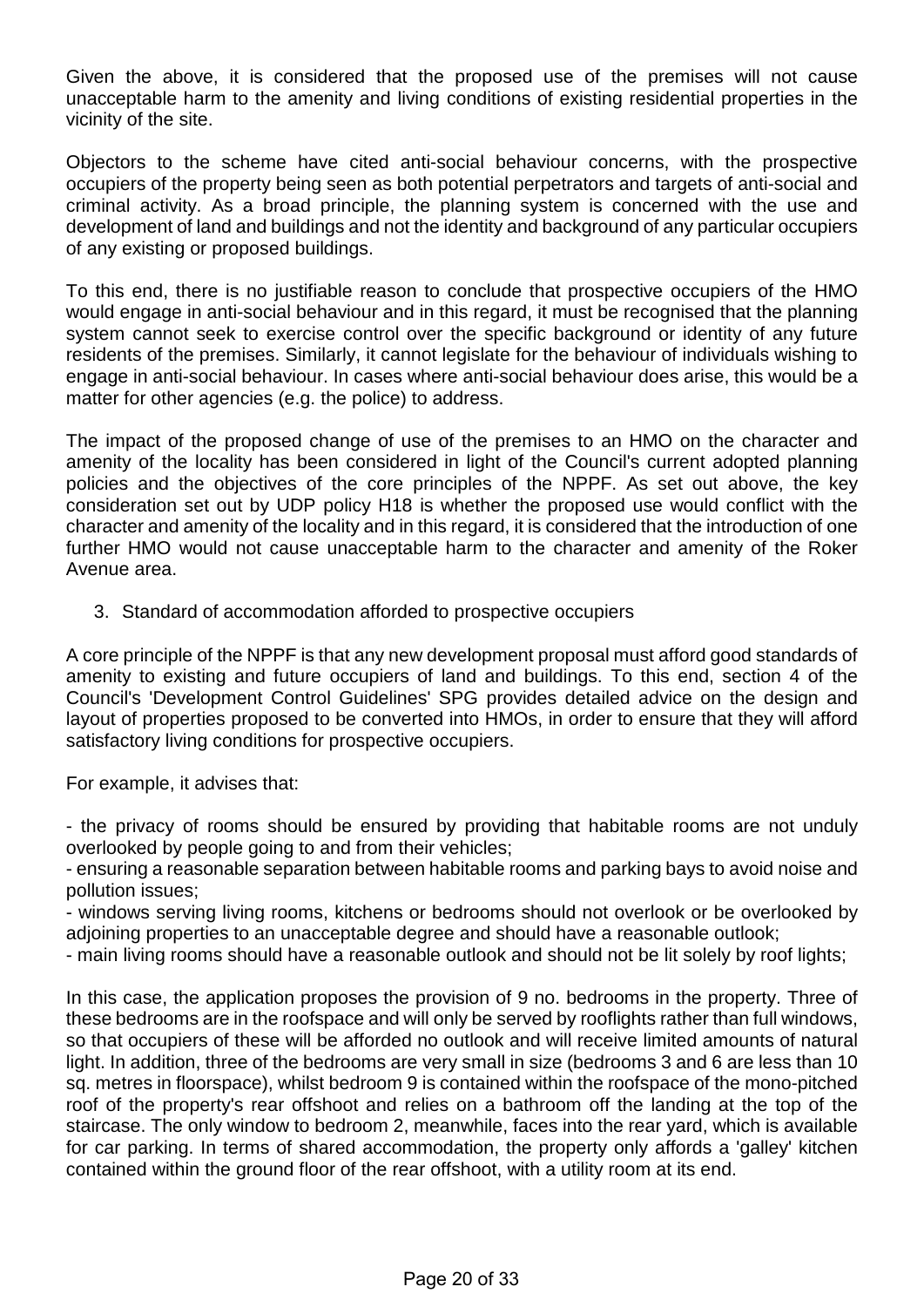It is considered that the occupiers of bedrooms 3, 6, 7, 8 and 9 will, due to their size and/or absence of any windows, be afforded a particularly poor standard of amenity, with cramped conditions and/or no outlook and limited natural light. In addition, it is considered that as a whole, the accommodation provided by the HMO will be overly intensive and overcrowded, especially given that there will only be one shared room and no lounge, living room or dining room for residents to share and in which to spend recreational time.

Given the above, it is considered that the standard of accommodation provided by the HMO will be poor and will not afford prospective residents with an acceptable living conditions. The proposed change of use therefore conflicts with the requirements of the core principles of the NPPF and the design objectives of section 4 of the Council's 'Development Control Guidelines' SPG.

4. Implications of proposal in respect of highway and pedestrian safety

Paragraph 32 of the NPPF states that development proposals should only be prevented or refused on transport grounds where the residual cumulative impacts of the development are severe. Meanwhile, UDP policy T14 sets out that development proposals must not result in conditions which are prejudicial to highway and pedestrian safety, whilst policy T22 requires new development to be afforded an appropriate level of dedicated car parking. To this end, section 13 of the Council's adopted 'Development Control Guidelines' Supplementary Planning Guidance sets out that HMOs located outside of the Central Parking Area (i.e. Sunderland City Centre and its environs) should be afforded 1 no. parking space per three bed spaces, with additional spaces for staff and visitors where required.

In response to consultation, the Council's Network Management team has noted that Roker Avenue is a busy local distributor road and bus route. The number of HMOs and sub-divided residential properties has led to an increase in demand for on-street parking and the street in front of the host property features a single yellow line. The provision of 9 no. bedrooms would, on the basis of the guidelines set out by the SPG as detailed above, require the provision of 3 no. parking spaces, whereas there is a maximum of two available in the rear yard and these would be arranged in a 'tandem' fashion.

The comments advise that if the accommodation were to be occupied by students, a lower level of parking may be acceptable, but the application does give any indication that this would be the case.

The intensity of the proposed use of the building is therefore considered to be such that the amount of parking available at the property is insufficient. The change of use will consequently result in additional on-street parking in an area which already experiences high levels of on-street parking, to the detriment of highway safety and in conflict with the objectives of policies T14 and T22 of the Council's adopted UDP and section 13 of the 'Development Control Guidelines' SPG.

## CONCLUSION

For the reasons given above, it is considered that the principle of the proposed use of the building as an HMO and its impact on the character and amenity of the locality are broadly acceptable. The use of the building is, however, of an intensity that means it would afford prospective occupiers with particularly cramped and poor living conditions, whilst the level of in-curtilage parking available at the premises is also considered to be insufficient for the prospective number of residents.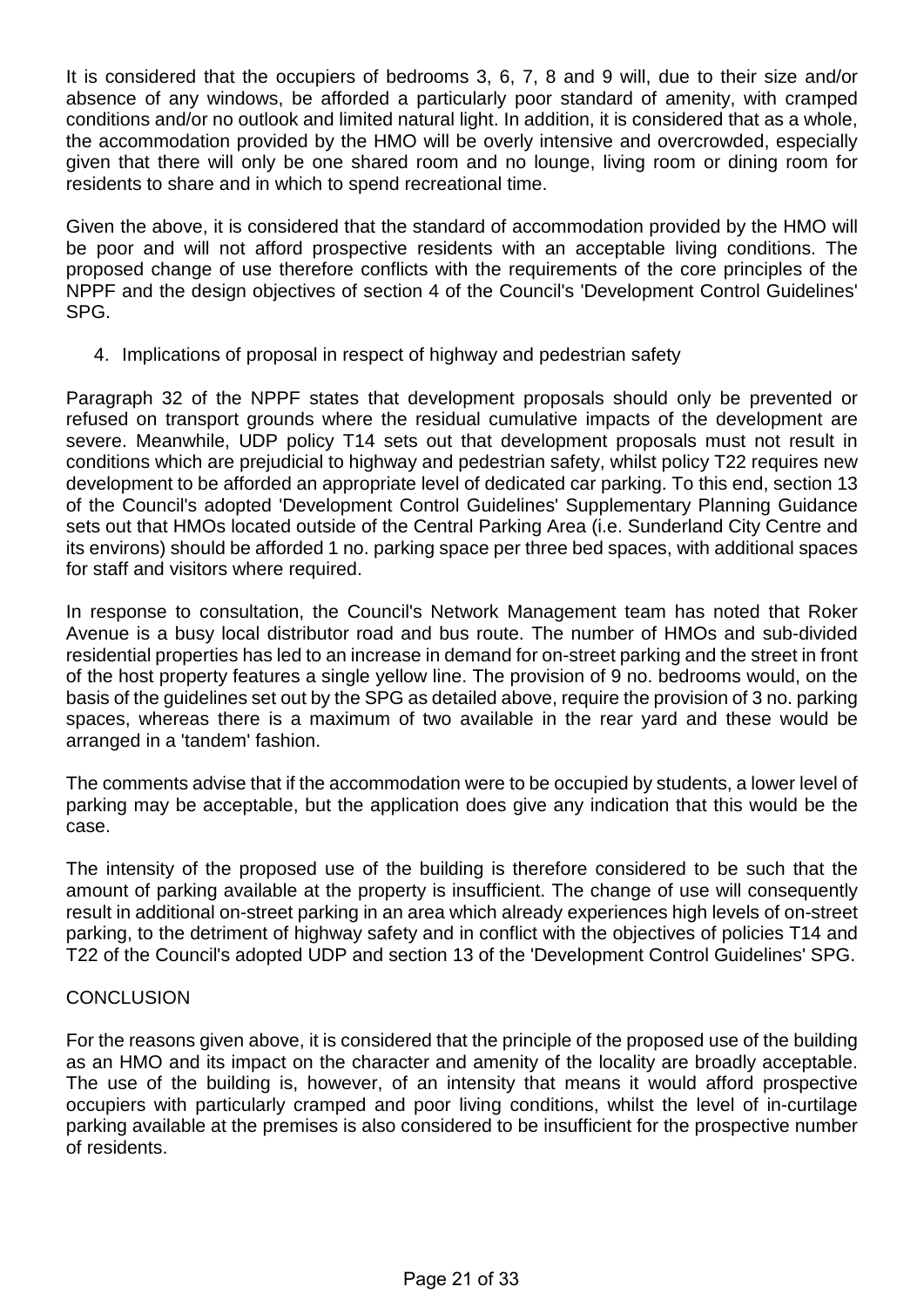The proposed change of use is therefore considered to fail with the core principles of the NPPF, policies H18, T14 and T22 of the UDP and sections 4 and 13 of the 'Development Control Guidelines' SPG. It is consequently recommended that Members refuse the application.

It is accepted that the proposed change of use will have some positive effects, insofar as it will contribute to the supply and mix of residential accommodation in the City. Nevertheless, it has been found that the intensity of the proposed use of the property is inappropriate, whilst the positive effects of the application are not considered to outweigh the outstanding concerns raised by the proposed change of use as detailed above.

As set out above, the proposed change of use is considered to conflict with the relevant local and national planning policy requirements and it is consequently recommended that Members refuse the application.

EQUALITY ACT 2010 - 149 PUBLIC SECTOR EQUALITY DUTY

During the detailed consideration of this application/proposal an equality impact assessment has been undertaken which demonstrates that due regard has been given to the duties placed on the LPA's as required by the aforementioned Act. As part of the assessment of the application/proposal due regard has been given to the following relevant protected characteristics:-

- o age;
- o disability;
- o gender reassignment;
- o pregnancy and maternity;
- o race;
- o religion or belief;
- o sex;
- o sexual orientation.

The LPA is committed to (a) eliminating discrimination, harassment, victimisation and any other conduct that is prohibited by or under the Equality Act 2010; (b) advance equality of opportunity between persons who share a relevant protected characteristic and persons who do not share it; (c) foster good relations between persons who share a relevant protected characteristic and persons who do not share it.

In addition, the LPA, in the assessment of this application/proposal has given due regard to the need to advance equality of opportunity between persons who share a relevant protected characteristic and persons who do not share it. This approach involves (a) removing or minimising disadvantages suffered by persons who share a relevant protected characteristic that are connected to that characteristic; (b) take steps to meet the needs of persons who share a relevant protected characteristic that are different from the needs of persons who do not share it; (c) encourage persons who share a relevant protected characteristic to participate in public life or in any other activity in which participation by such persons is disproportionately low.

The LPA has taken reasonable and proportionate steps to meet the needs of disabled persons that are different from the needs of persons who are not disabled include, in particular, steps to take account of disabled persons' disabilities, as part of this planning application/proposal.

Due regard has been given to the need to foster good relations between persons who share a relevant protected characteristic and persons who do not share it involves. Particular consideration has been given to the need to: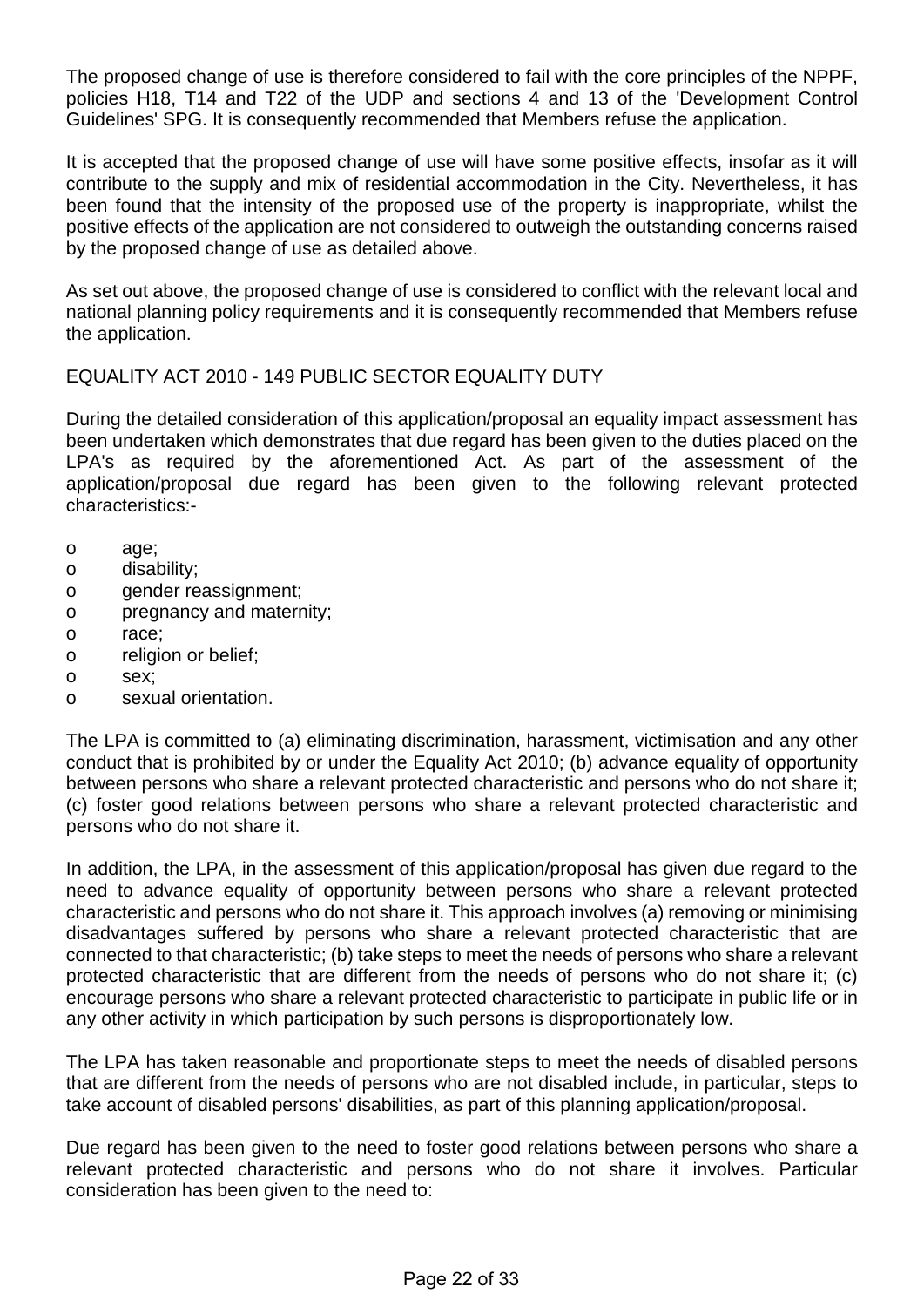(a) tackle prejudice, and

(b) promote understanding.

Finally, the LPA recognise that compliance with the duties in this section may involve treating some persons more favourably than others; but that is not to be taken as permitting conduct that would otherwise be prohibited by or under this Act.

# **RECOMMENDATION: REFUSE**

### **Reasons:**

1 The proposed HMO will afford prospective residents with an overly cramped and poor quality of accommodation, due to the number and size of bedrooms, limited areas of communal living space and bedrooms being served only by rooflights. The standard of amenity to be provided by the accommodation is therefore considered to be unacceptable, in conflict with the requirements of the core principles of the NPPF and section 4 of the Council's adopted 'Development Control Guidelines' SPG.

2 The number of in-curtilage parking spaces available at the property is considered to be insufficient for the proposed intensity of use. The proposed use will therefore result in an increase in on-street parking in a busy, heavily-parked locality, to the detriment of highway safety and in conflict with the requirements of policies T14 and T22 of the UDP, sections 4 and 13 of the Council's 'Development Control Guidelines' SPG and paragraph 32 of the NPPF.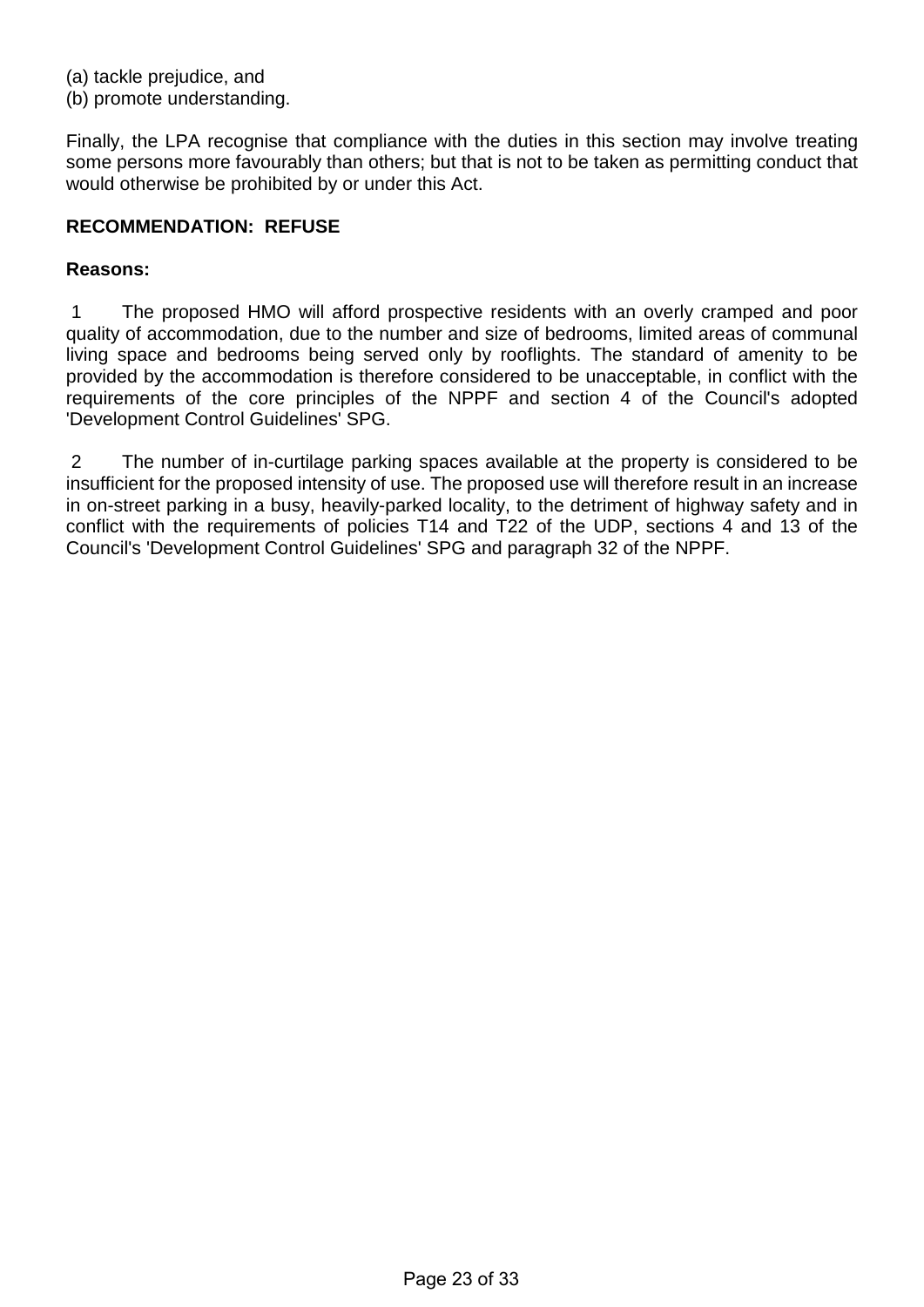| 3.                                               | <b>North</b><br>Sunderland                                                                                                                                 |  |  |
|--------------------------------------------------|------------------------------------------------------------------------------------------------------------------------------------------------------------|--|--|
| <b>Reference No.:</b>                            | 16/01002/LB3 Listed Building Consent (Reg3)                                                                                                                |  |  |
| Proposal:                                        | Various repairs and restoration works to wrought and cast<br>iron lighthouse, to include replacement exterior panel,<br>interior fittings and re-painting. |  |  |
| Location:                                        | Meiks Lighthouse Cliffe Park Seaburn Sunderland                                                                                                            |  |  |
| Ward:<br><b>Applicant:</b><br><b>Date Valid:</b> | <b>Fulwell</b><br><b>Sunderland City Council</b><br>8 June 2016                                                                                            |  |  |

# **Location Plan**

**Target Date:** 3 August 2016



'This map is based upon the Ordnance Survey material with the permission of the Ordnance Survey on behalf of the Controller of Her Majesty's Stationery Office © Crown copyright. Unauthorised reproduction infringes Crown copyright and may lead to prosecution or civil proceedings. Licence No. 100018385. Date 2016.

Page 24 of 33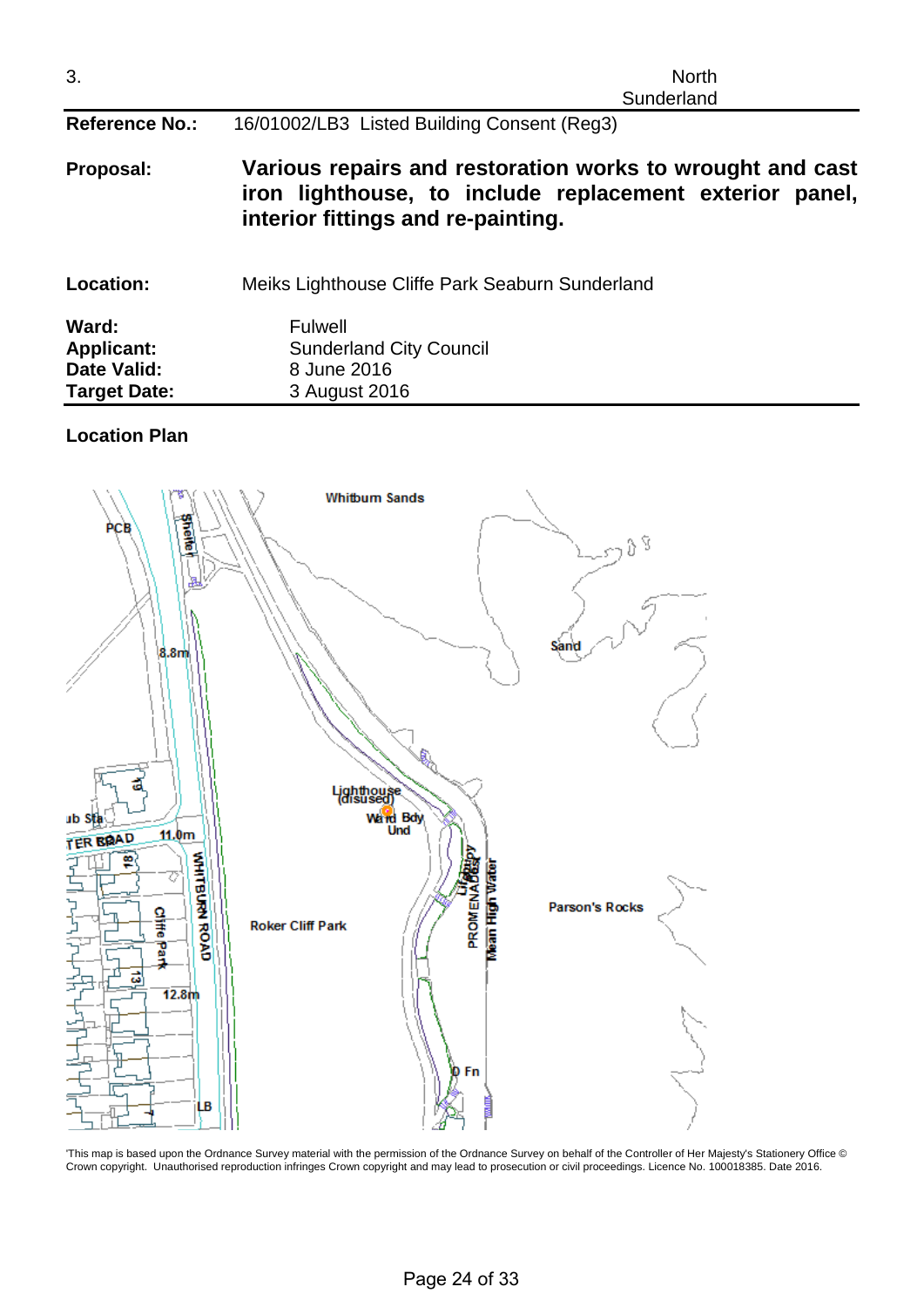# **PROPOSAL:**

The proposal relates to a listed building consent application for repairs and maintenance works to Meik's Lighthouse, Sunderland.

The lighthouse is a Grade II\* listed building dating from 1856, originally positioned on the Old South pier and moved in 1983 to its current location.

Following an assessment by Sunderland City Council in 2015 it was reported to be in a declining state and placed on Historic England's at risk register.

The schedule of works include:-

- Cleaning, painting and maintenance of existing paintwork
- Replacement of damaged steel floor plates on 2nd and 3rd floor levels.
- New steel angles to support staircase
- Replacement of corroding/missing fasteners.
- Refurbishment of existing doors and windows.

## **SITE**

The application site is positioned on the edge of the cliffs at Seaburn seafront, namely Cliffe Park. The lighthouse is surrounded by a cobbled path and cast iron railings.

### **HISTORY**

Responding to complaints from ships navigators relating to access to the port the structure was built in 1856 by the River Wear Commissioners Engineer Thomas Meik and positioned on south pier. It is constructed from cast and wrought iron and features an intricate cast iron spiral staircase, oriel window and the powerful lantern now placed within the Museum and Wintergardens.

In 1983 the lighthouse was moved to its current location and has become an iconic landmark, standing as a testament to one of the finest port engineers of his generation.

Meik succeeded the pioneers of Sunderland's port expansion, John Murray as engineer to the River Wear Commissioners in 1845, overseeing extensive harbour improvements that continued Murray's work in transforming Sunderland into one of the work's major ports. Commanding a team of engineers and workmen, Meik delivered various projects that improved Sunderland's coal exports and port function with attributed works including the new Hendon dock, the enlargement of the southern outlet, construction of fixed and swing bridges, new coal staithes, railways and widespread river dredging.

## **TYPE OF PUBLICITY:**

Press Notice Advertised Site Notice Posted

#### **CONSULTEES:**

The Ancient Monuments Society The Council For British Archaeology The Georgian Group The Society For The Protection Of Ancient Buildings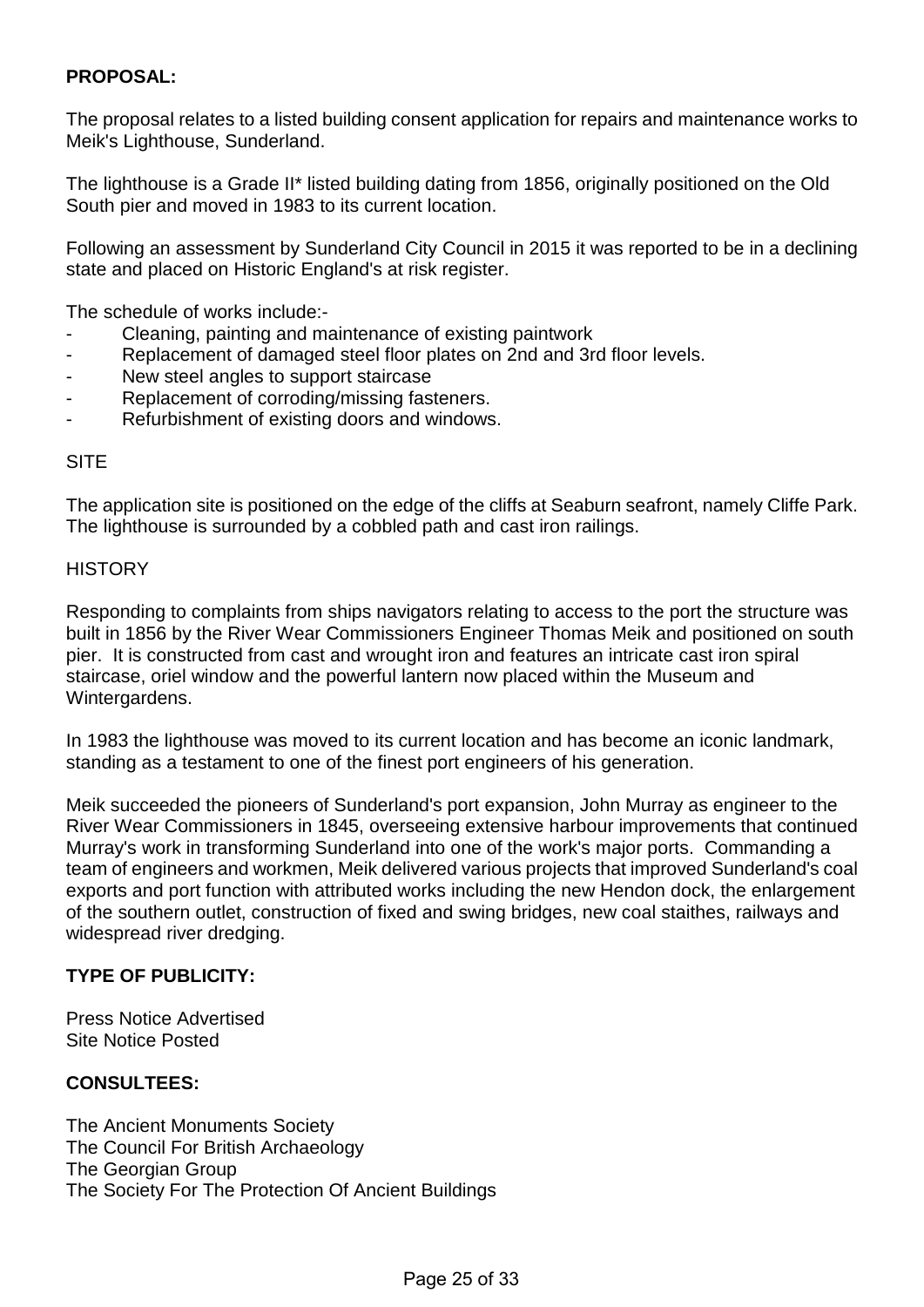Victorian Society Twentieth Century Society Fulwell - Ward Councillor Consultation DC North Chair And Vice Chair Consultation Tyne And Wear Archaeology Officer English Heritage

Final Date for Receipt of Representations: **15.07.2016**

### **REPRESENTATIONS:**

The expiry date for the press notice is 14.7.16 and site notice is 15.7.16 and in this regard no representations have been received to date, however, should any comments be received they will be reported at the Committee Meeting.

Consultees:

The final date for consultee responses does not expire until 13.7.16 however the following comments have been received thus far.

#### Historic England

No objection to this proposal but recommend any necessary amendments and conditions with reference to information below:-

The painting of the external face of the building has shown that, even in this hostile environment, a regular maintenance programme can greatly reduce the rate of decay. Re-establishing a sound protective paint regime internally should have the same effect if maintained and will be a positive step towards getting the building off the at risk register. The application is lacking some detail though for certain key works, notably the methodologies for cleaning and replacing the two internal floors, and so further information will be needed to ensure that the solutions are appropriate for this structure and environment. Generally speaking though I am content with the proposal, as it satisfies the core planning principles of the National Planning Policy Framework by conserving the asset in a manner appropriate to its significance, so that it can be enjoyed for its contribution to the quality of life of this and future generations (para.17).

Although the principle of the works is fine and the proposal won't harm the significance of the building - once appropriate methodologies have been agreed - the information provided does raise some questions and I do worry that all this good work will be undermined because the root of the water ingress problems haven't been addressed. Even the best paint system will struggle if water continues to come in through the lantern and the window joints and so a practical discussion with the engineer/metalwork contractor about how certain details might be improved (including the replacement window/door frames) to mitigate the potential for future water ingress, corrosion and failure would be very useful at this point. Some of these options may not be practicable and/or affordable right now, but it would be good to understand what they might be at this stage so they can at least be discussed as part of the emerging repair strategy.

The application is considered to satisfy the requirements of section 131 of the NPPF and it is recommended that application be determined in accordance with national and local policy and on the basis of the in-house conservation team advice. It is stated no further consultation is necessary with English Heritage.

#### Built Heritage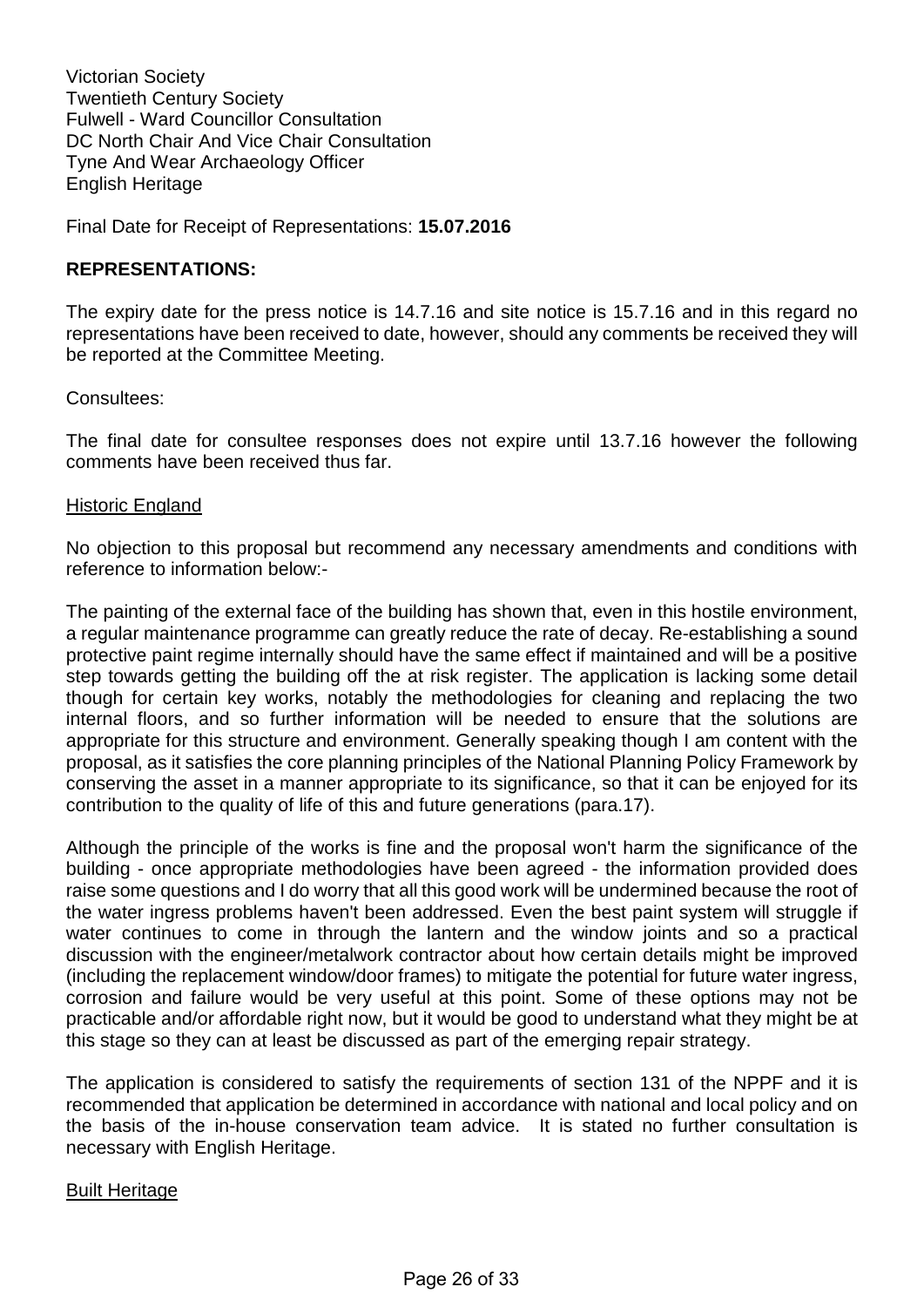Have recommended conditions to cover:-

- full specifications and methodologies for all repair and restoration works, including metalwork repairs, timber repairs and repairs to any other components of the lighthouse.

- samples of repair techniques provided on site.

-samples of any new cast iron / other metalwork components and features.

- full specifications of painting systems to exterior and interior, and methodologies for their application.

- sample areas of new paint provided on site.

- specification and methodology for cleaning of timber floors and any cleaning of any other building elements.

- specification and methodology for replacement of floors.

### Tyne and Wear Archaeology Officer

Upon the expiry of the consultation period no comments or representations have been received.

### The Society for the protection of Ancient Buildings

Upon the expiry of the consultation period no comments or representations have been received.

#### The Georgian Group

Upon the expiry of the consultation period no comments or representations have been received.

#### Victorian Society

Upon the expiry of the consultation period no comments or representations have been received.

#### **Twentieth Century Society**

Upon the expiry of the consultation period no comments or representations have been received.

## **POLICIES:**

In the Unitary Development Plan the site is subject to the following policies;

B10: Development and listed buildings

#### **COMMENTS:**

The main issues under consideration in the assessment of this application relate to the impact of the development upon the character and appearance of a Grade II\* Listed Building.

At the heart of the National Planning Policy framework is the presumption in favour of sustainable development. Protecting and enhancing the historic environment is an important component of the NPPF's drive to achieve sustainable development. The appropriate conservation of heritage assets forms one of the 'core planning principles' that underpin the planning system. Section 12 of the NPPF, incorporating paragraphs 126-141, principally expands upon this and seeks to conserve and enhance the historic environment. The paragraphs from section 12 relevant to this application are as follows:-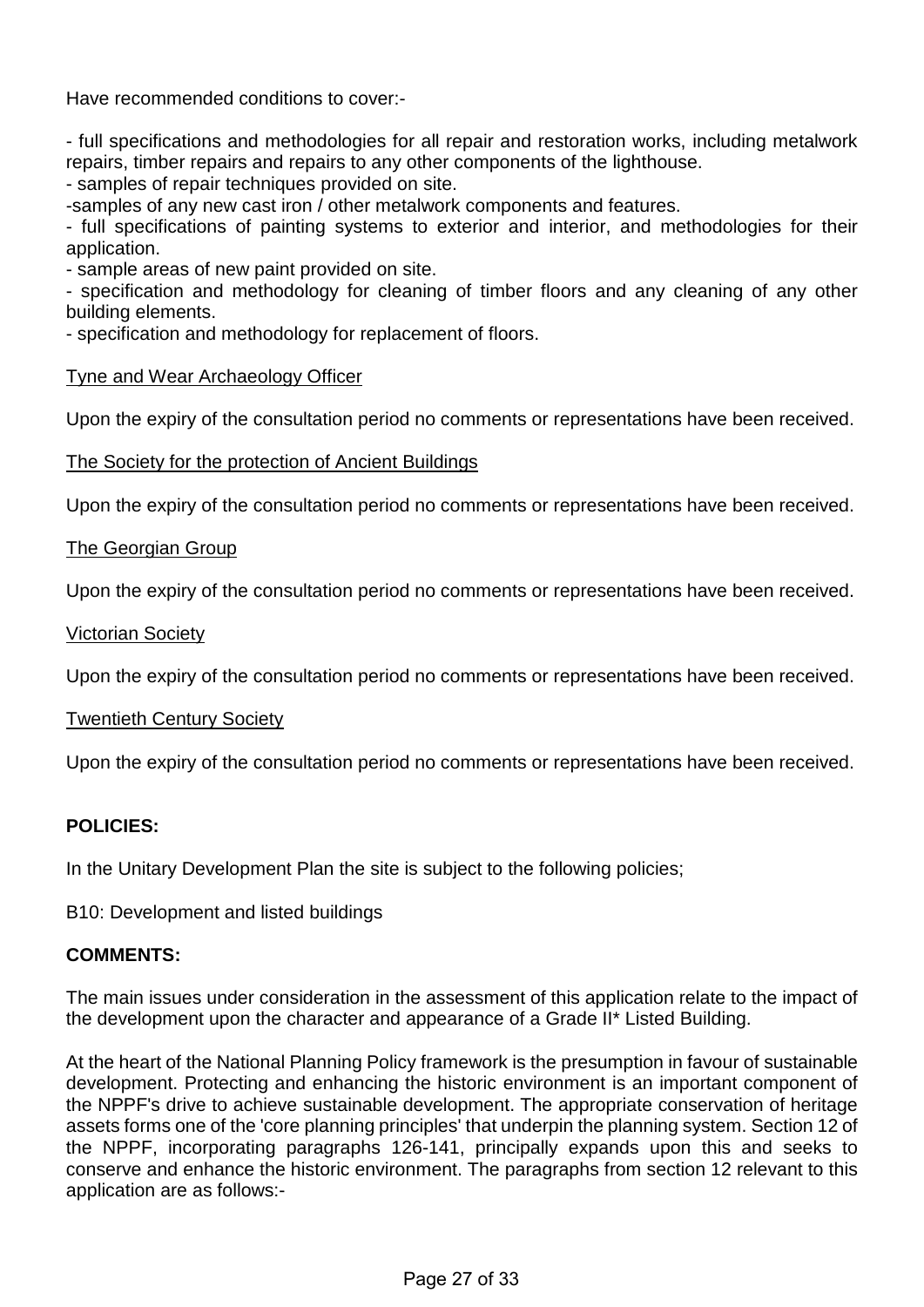Paragraph 128: In determining applications, local planning authorities should require an applicant to describe the significance of any heritage assets affected, including any contribution made by their setting. The level of detail should be proportionate to the assets' importance and no more than is sufficient to understand the potential impact of the proposal on their significance. Where a site on which development is proposed includes or has the potential to include heritage assets with archaeological interest, local planning authorities should require developers to submit an appropriate desk-based assessment and, where necessary, a field evaluation.

Paragraph 129: Local planning authorities should identify and assess the particular significance of any heritage asset that may be affected by a proposal (including development affecting the setting of a heritage asset) taking account of the available evidence and any necessary expertise.

Paragraph 131: In determining planning applications, local planning authorities should take account of:

- The desirability of sustaining and enhancing the significance of heritage assets and putting them into viable uses consistent with their conservation;

- The positive contribution that conservation of heritage assets can make to sustainable communities including their economic vitality; and

- The desirability of new development making a positive contribution to local character and distinctiveness.

Paragraph 134: Where a development proposal will lead to less than substantial harm to the significance of a designated heritage asset, this harm should be weighed against the public benefits of the proposal, including securing its optimum viable use.

Paragraph 141: Local planning authorities should make information about the significance of the historic environment gathered as part of development management publicly accessible. They should also require developers to record and advance understanding of the significance of any heritage assets to be lost in a manner proportionate to their importance and the impact, and to make this evidence (and any archive generated) publicly accessible.

## LOCAL ADOPTED PLANNING POLICY AND GUIDANCE

## B10: Development and listed buildings

The city council will seek to ensure that development proposals in the vicinity of listed buildings do not adversely affect their character or setting.

In respect of the above it is considered that the proposed works will bring about positive and significant benefit to the listed building which will contribute towards the structures' longevity and restore and maintain its original features. It is considered that the works are acceptable in compliance with the above policies with no harm to the character, appearance or setting of the Grade II\* Listed Building being identified.

## EQUALITY ACT 2010 - 149 PUBLIC SECTOR EQUALITY DUTY

During the detailed consideration of this application/proposal an equality impact assessment has been undertaken which demonstrates that due regard has been given to the duties placed on the LPA's as required by the aforementioned Act. As part of the assessment of the application/proposal due regard has been given to the following relevant protected characteristics:-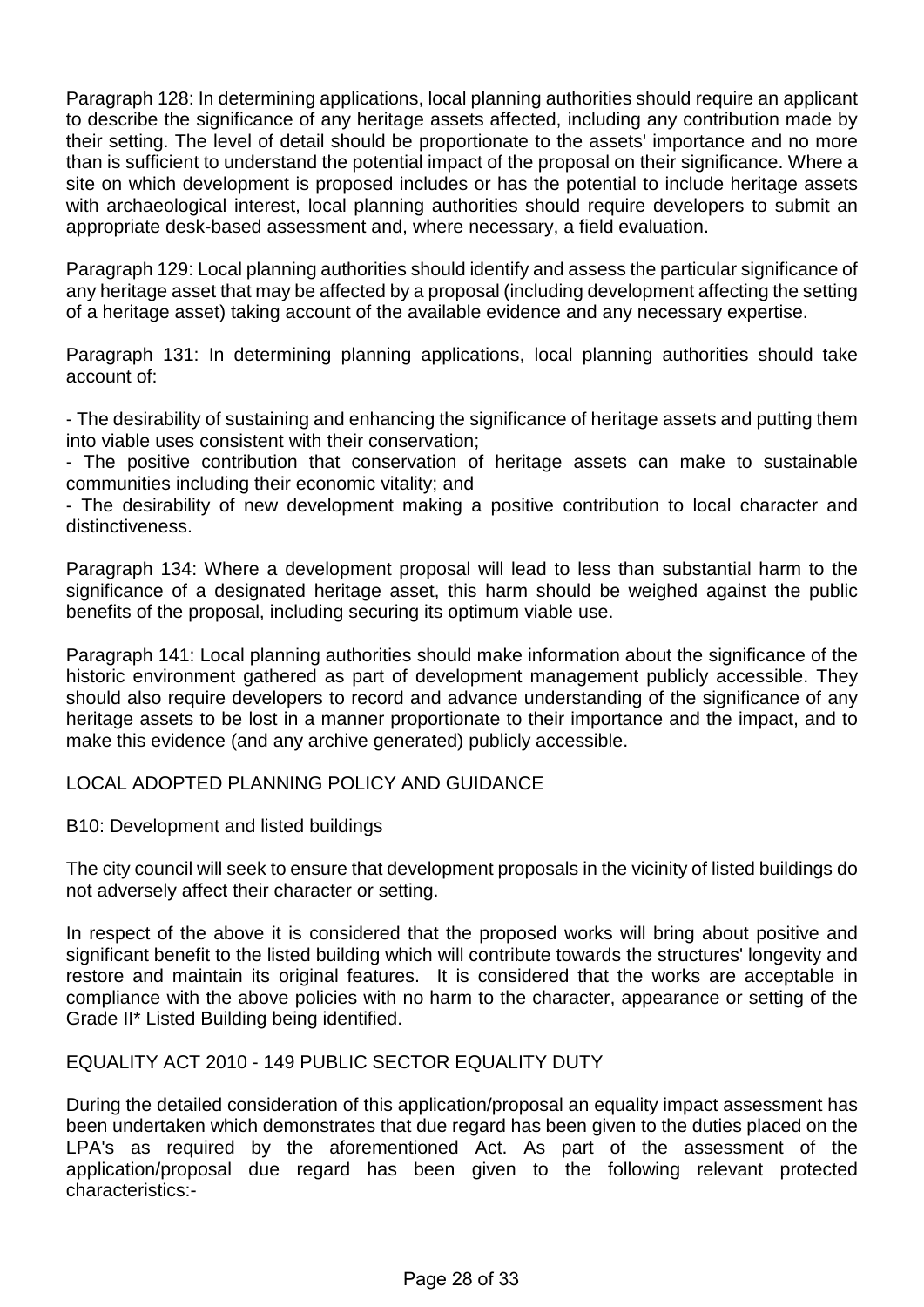- o age;
- o disability;
- o gender reassignment;
- o pregnancy and maternity;
- o race;
- o religion or belief;
- o sex;
- o sexual orientation.

The LPA is committed to (a) eliminating discrimination, harassment, victimisation and any other conduct that is prohibited by or under the Equality Act 2010; (b) advance equality of opportunity between persons who share a relevant protected characteristic and persons who do not share it; (c) foster good relations between persons who share a relevant protected characteristic and persons who do not share it.

In addition, the LPA, in the assessment of this application/proposal has given due regard to the need to advance equality of opportunity between persons who share a relevant protected characteristic and persons who do not share it. This approach involves (a) removing or minimising disadvantages suffered by persons who share a relevant protected characteristic that are connected to that characteristic; (b) take steps to meet the needs of persons who share a relevant protected characteristic that are different from the needs of persons who do not share it; (c) encourage persons who share a relevant protected characteristic to participate in public life or in any other activity in which participation by such persons is disproportionately low.

The LPA has taken reasonable and proportionate steps to meet the needs of disabled persons that are different from the needs of persons who are not disabled include, in particular, steps to take account of disabled persons' disabilities, as part of this planning application/proposal.

Due regard has been given to the need to foster good relations between persons who share a relevant protected characteristic and persons who do not share it involves. Particular consideration has been given to the need to:

- (a) tackle prejudice, and
- (b) promote understanding.

Finally, the LPA recognise that compliance with the duties in this section may involve treating some persons more favourably than others; but that is not to be taken as permitting conduct that would otherwise be prohibited by or under this Act.

## Conclusion

Having regard to National and Local Planning Policy it is considered that the proposal represents an acceptable form of development bringing about positive benefits to the listed structure. It is noted that the final date for the receipt of representation is not until 15 July and as such should any adverse representation be received following this meeting and the expiry of the aforementioned date then the application will be reported back to the first available Committee for determination.

As such it is recommended that Members be Minded to Grant Consent under Regulation 3 of the General Regulations Order 1992 subject to the conditions listed and no adverse representation being received by 15 July.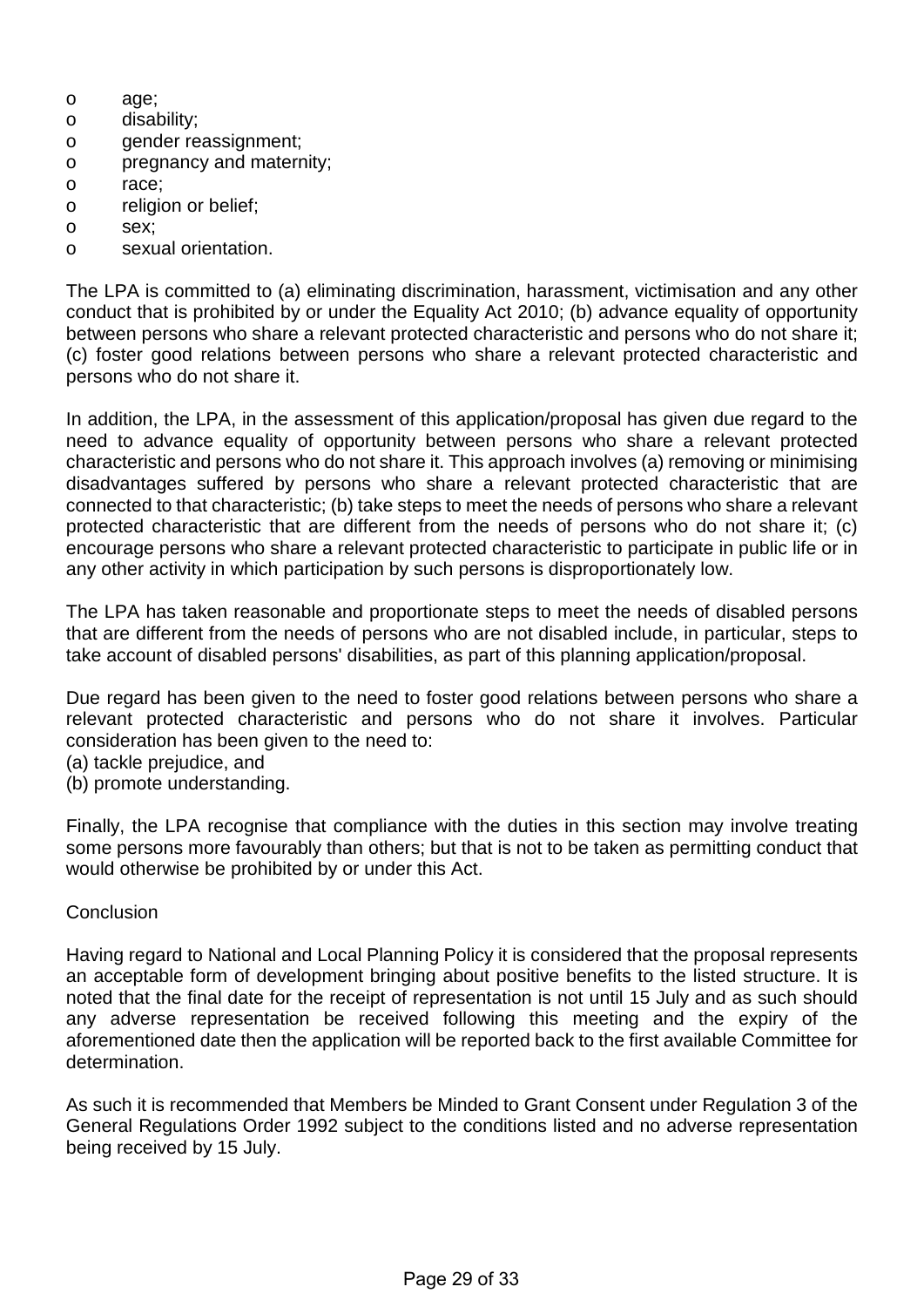# **RECOMMENDATION: Members be Minded to Grant Consent Under Regulation 3 of the General Regulations Order 1992**

# **Conditions:**

1 The development to which this permission relates must be begun not later than three years beginning with the date on which permission is granted, as required by section 91 of the Town and Country Planning Act 1990 as amended by Section 51 of the Planning and Compulsory Purchase Act 2004 to ensure that the development is carried out within a reasonable period of time

2 Unless otherwise first agreed in writing with the Local Planning Authority, the development hereby granted permission shall be carried out in full accordance with the following approved plans:

- Existing level 1 to 2 stair drawing No. T1320/E/6 received on 6.6.16
- Existing Plans level 2 and 3 drawing No. T1320/E/7 received on 6.6.16
- Existing east elevation drawing No. T1320/E/1 received on 6.6.16
- Existing west elevation drawing No. T1320/E/2 received on 6.6.16
- Existing ground and level 1 plan drawing No. T1320/E/5
- Existing section through lighthouse drawing No. T1320/E/10
- Proposed east elevation drawing No. T1320/P/21 received on 6.6.16
- Proposed west elevation drawing No. T1320/P/22 received on 6.6.16
- Proposed ground and level 1 plans drawing No. T1320/P/25 received on 6.6.16
- Proposed level 1 to 2 stair drawing No. T1320/P/26 received on 6.6.16
- Proposed level 2 and 3 plans drawing No. T1320/P/27 received on 6.6.16

In order to ensure that the completed development accords with the scheme approved and to comply with policy B2 of the adopted Unitary Development Plan.

3 Notwithstanding any indication of materials which may have been given in the application, no alterations shall be carried out until the following information has been received and approved, in writing, by the Local Planning Authority. Thereafter, the development shall not be carried out other than in accordance with the approved details, in order to maintain the historic fabric and character of the listed building and to comply with paragraphs 128, 129 and 132 of the National Planning Policy Framework.

- Full specification and methodologies to include:-
- o For repair and restoration works, including metalwork repairs, timber repairs and repairs to any other components of the lighthouse.
- o Replacement of doors
- o For cleaning of timber floors and any cleaning of any other building elements.
- o Painting systems to interior and exterior and their application.
- Samples of the following:-
- o Repair techniques provided on site.
- o Any new cast iron/other metalwork components and features.
- o Areas of new paint provided on site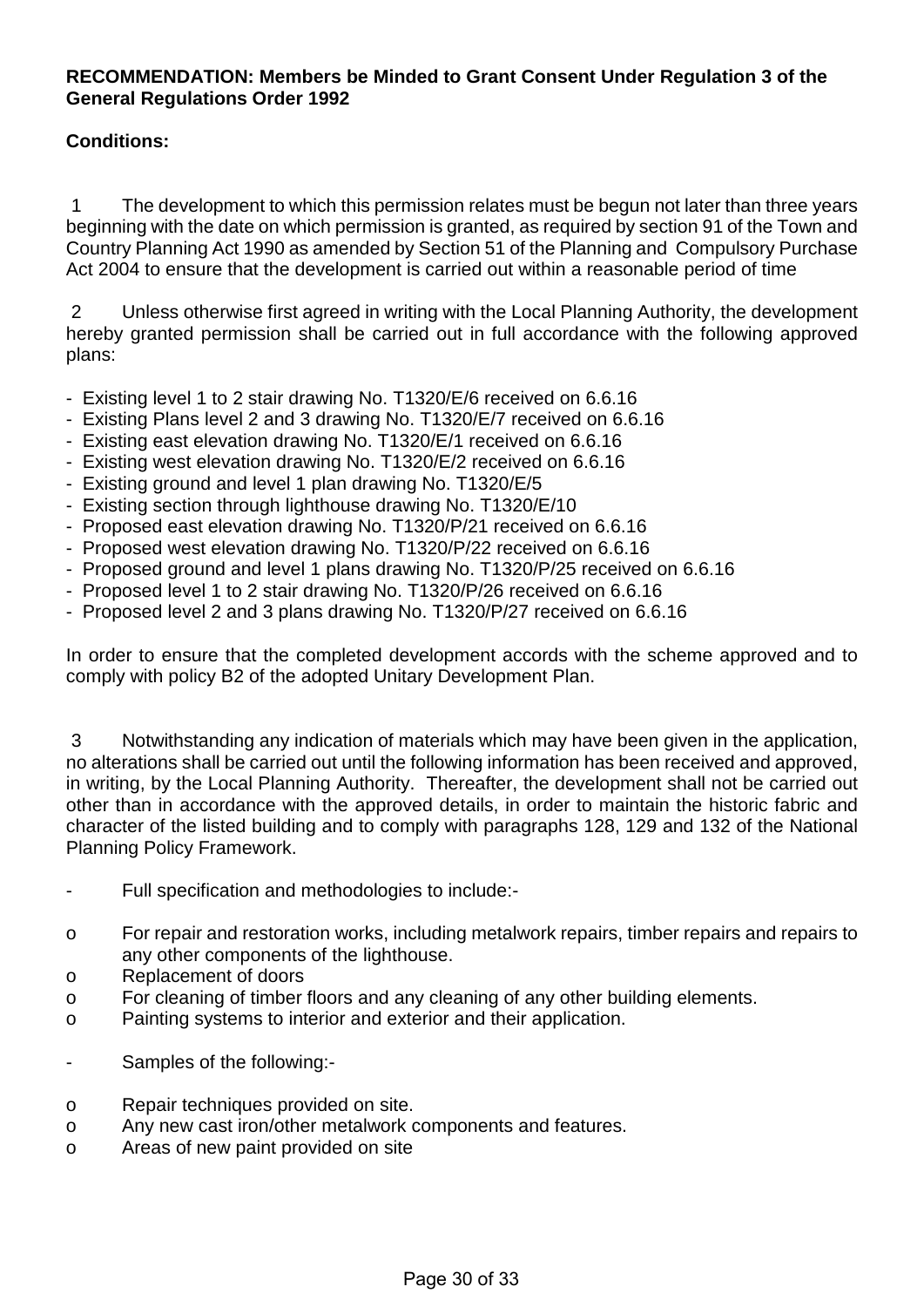# ITEMS FOR INFORMATION

# LIST OF OTHER APPLICATIONS CURRENTLY ON HAND BUT NOT REPORTED ON THIS AGENDA WHICH WILL BE REPORTED WITH A RECOMMENDATION AT A FUTURE MEETING OF THE SUB **COMMITTEE**

| Application Ref and Ward Applicant and Address |                                                                               | <b>Proposal</b>                                                                                                                     | <b>Date Valid</b> | <b>Determination Date</b> |
|------------------------------------------------|-------------------------------------------------------------------------------|-------------------------------------------------------------------------------------------------------------------------------------|-------------------|---------------------------|
| 15/02266/OUT                                   | <b>Bolbec Hall Ltd</b>                                                        | Construction of 4 storey<br>building to provide 55 units of<br>student accomodation to                                              | 14/06/2016        | 13/09/2016                |
| <b>St Peters</b>                               | Land To The South<br><b>OfSaint Benets</b><br>ChurchThe<br>CausewaySunderland | comprise 1 bedroom, 2<br>bedroom and studio<br>apartments with associated<br>access and parking.                                    |                   |                           |
| <b>15/02265/FUL</b>                            | <b>Bolbec Hall Ltd</b>                                                        | Change of use from<br>monastery to create 15no<br>units of student accomodation                                                     | 14/06/2016        | 13/09/2016                |
| <b>St Peters</b>                               | Saint Benets Roman<br>Catholic MonasteryThe<br>CausewaySunderlandS<br>R6 0BH  | to comprise 1 bedroom, 2<br>bedroom and studio<br>apartments and 1 bedroom<br>apartments with associated<br>car parking and access. |                   |                           |

Page 1 of 3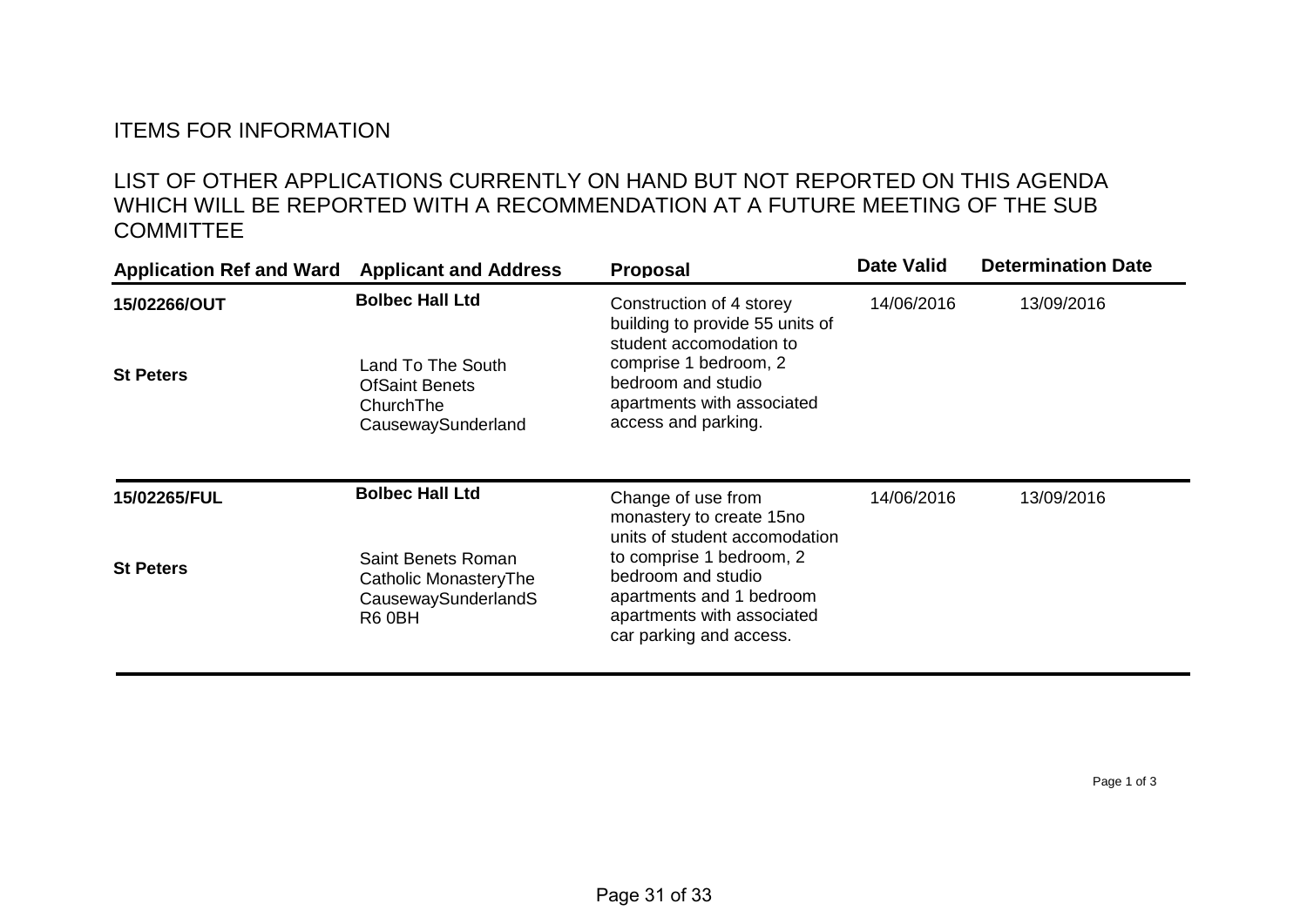| Application Ref and Ward Applicant and Address |                                                                                             | <b>Proposal</b>                                                                                | <b>Date Valid</b> | <b>Determination Date</b> |
|------------------------------------------------|---------------------------------------------------------------------------------------------|------------------------------------------------------------------------------------------------|-------------------|---------------------------|
| 15/02379/FUL                                   | <b>Mr R Wooler</b>                                                                          | Demolition of existing building<br>and erection of five storey<br>student accommodation, to    | 21/01/2016        | 21/04/2016                |
| <b>St Peters</b>                               | <b>Former Speedings</b><br>Sailworks15 Whickham<br>StreetMonkwearmouth<br>SunderlandSR6 0ED | provide 75 student bedrooms.                                                                   |                   |                           |
| 16/00522/LP3                                   | <b>Commercial Development</b><br><b>Directorate</b>                                         | Change of use from car park<br>to public convenience and the<br>erection of a single storey    | 06/04/2016        | 01/06/2016                |
| <b>St Peters</b>                               | <b>Car ParkPier</b><br>View/Marine<br>WalkSunderland                                        | public convenience block with<br>associated landscaping<br>(revised description<br>14.4.2016). |                   |                           |